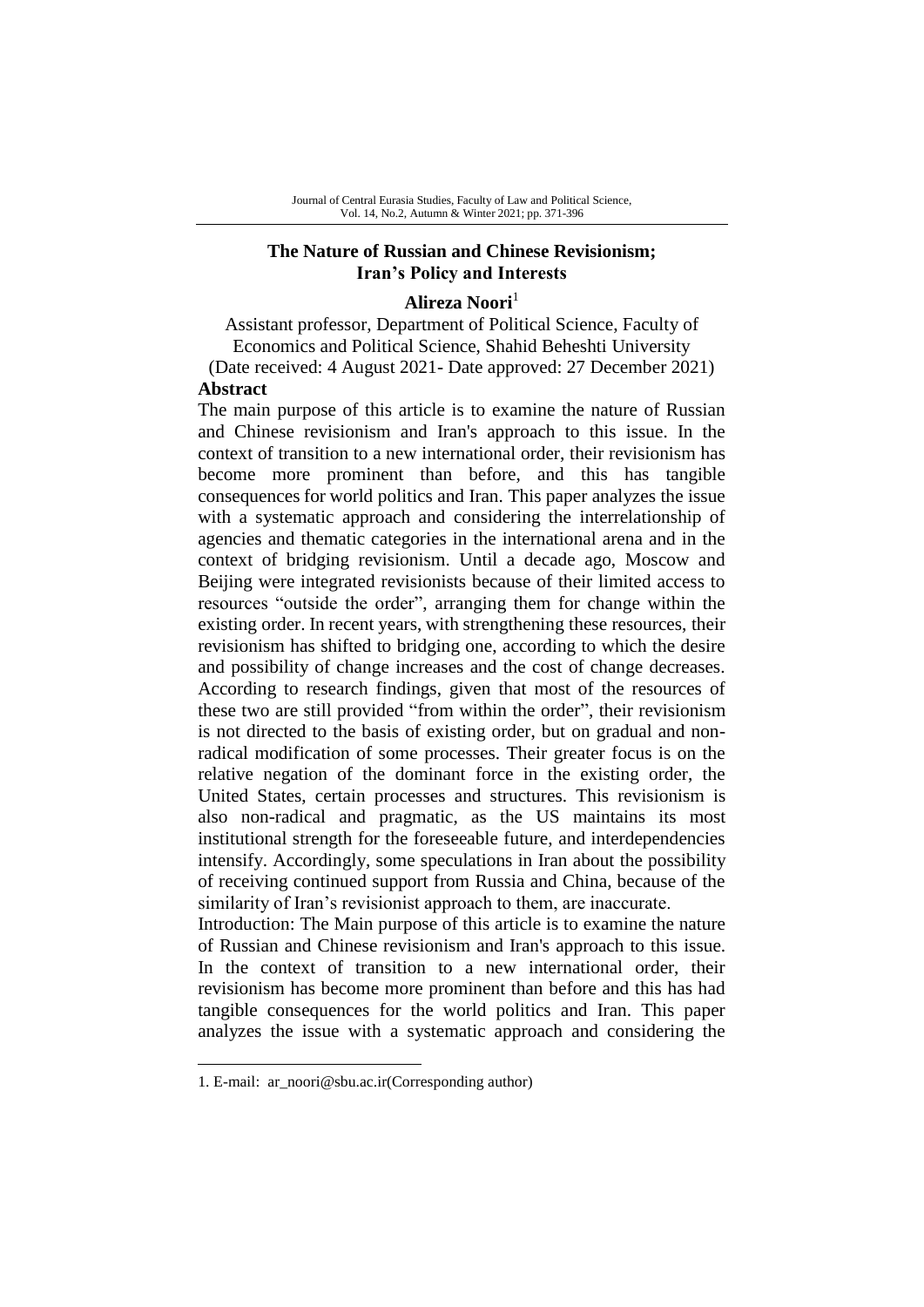interrelationship of agencies and thematic categories in the international arena and in the context of bridging revisionism. Until a decade ago, Moscow and Beijing were "integrated revisionists" because of their limited access to resources "outside the existing order", arranging them for change within the existing order. In recent years, with strengthening these resources, their revisionism has shifted to "bridging one", according to which the desire and possibility of change increases and the cost of change decreases.

Research Question: The question of this article is what are characteristics of Russia and China's revisionism and what is Iran's approach in this regard. Iran, due to the special conditions of its foreign policy and its regional and international situation, is affected by the relations of the great powers, especially between Russia, China and the United States. This effect has been exacerbated in the context of Biden's emphasis on "smart pressure" and the continuation of "maximum pressure", especially as Tehran insists on active deterrence, including through the development of relations with Russia and China.

In this regard, Iran, especially following the military cooperation in Syria, has deepened its relations with Moscow and is seeking a longterm strategic agreement with it. On the other hand, the 25-year strategic agreement with China is a clear indication of Tehran's determination to expand relations with China. The acceptance of Iran as a permanent member of the Shanghai Cooperation Organization is also a sign of efforts for multifaceted interaction with Moscow and Beijing. These developments increase the complexity of Iran's relations with the great powers and also increase Tehran's sensitivity to the state of Russia-China relations with the international and US order.

The Methodology and Theoretical Framework: This paper analyzes Russian and Chinese revisionism with a systematic approach and within the framework of "bridging revisionism" concept, referring to Stacie E. Goddard's notion on four types of revisionists; integrated, bridging, isolated and rogue.

Results and discussion: According to research findings, given that most of Russia and China's resources are still provided "from within the order", their revisionism is not directed to the basis of existing order, but on gradual and non-radical modification of some elements and trends. Their focus is on the relative negation of the dominant force in the existing order, the US, of some processes and structures. This revisionism is also non-radical and pragmatic, as the United States retains most of its institutional power for the foreseeable future, and as a result, interdependencies intensify.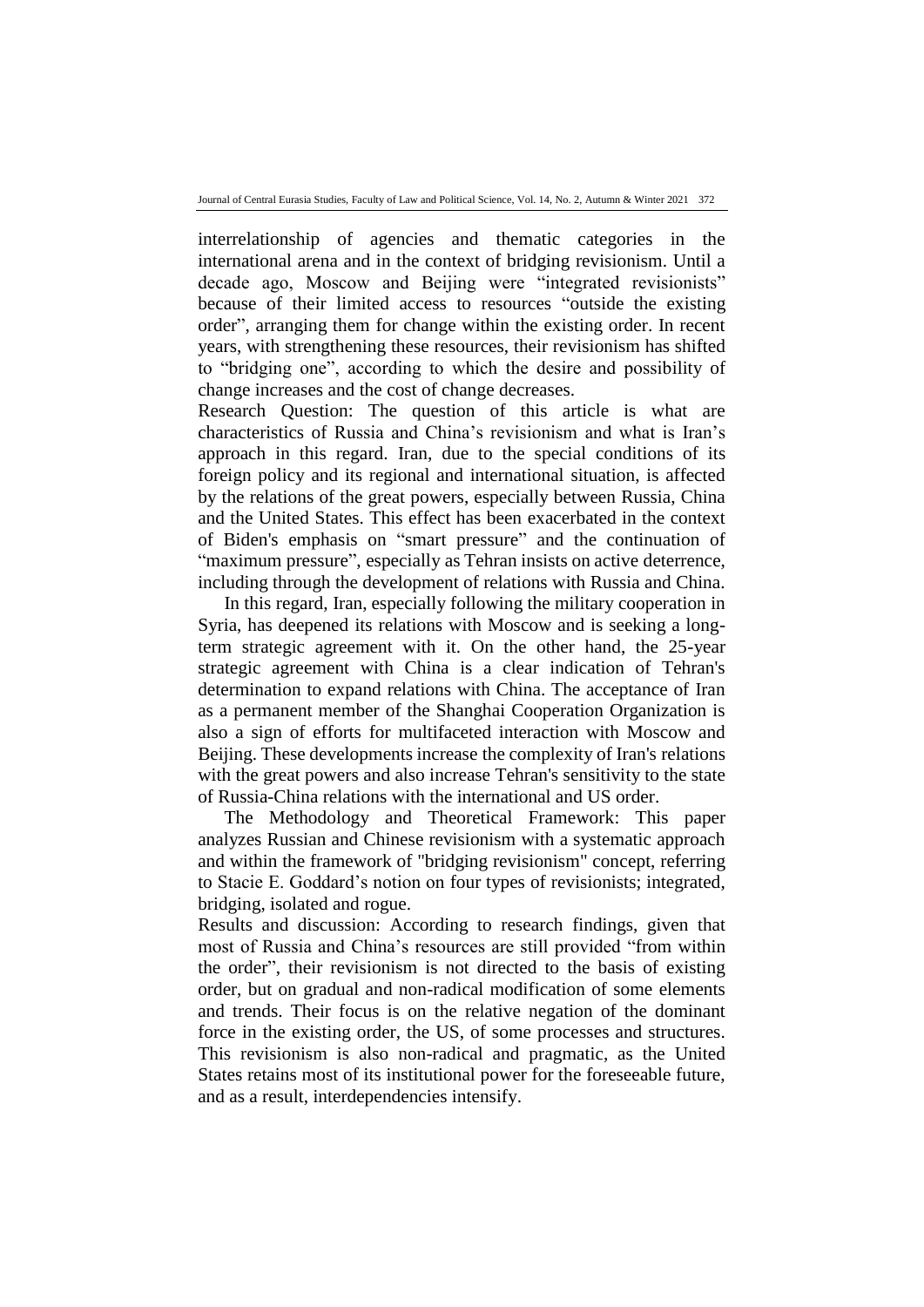So the reason is that, firstly, Russia and China are in a state of complex interdependence and mutual vulnerability with the existing order and the powers that dominate it, so fundamental changes in the order will damage Moscow and Beijing (in particular), and secondly, they acknowledge that despite some weaknesses, the United States has retained much of its network and institutional strength, so a radical confrontation with it would be detrimental. Accordingly, Russia has a strategic agreement with Washington on strategic stability and security, and China on international economic stability, which keeps them away from a radical confrontation.

On the other hand, due to the interconnectedness of the order and its dominant powers with China and Russia, it is not possible to radically limit them and apply unaccounted systemic pressures on them. Applying these pressures can be costly by creating a strategic challenge for the order and dominant powers. The fact that the policies of China and to a lesser extent, Russia are not illegitimate and unacceptable and have the potential to unite and use "out of order" resources, makes it difficult to put radical pressure on them.

Accordingly, the existing order and the dominant forces, especially the United States, are involved in inciting the revisionism of Russia and China and its depth and scope. For example, by imposing and forcing the two to obey laws that are of interest to the West, they lead them to revisionism. Therefore, if, on the one hand, this approach and, on the other, the efforts of Russia and China for greater participation in world politics continue, their revisionism will become more aggressive and complex.

Conclusion: As noted, Russian and Chinese revisionism and their confrontation with the US is not radical. Therefore, the assumption that Iranian revisionism is similar to Russia and China, and that this similarity is a precondition for long-term relations and continued support for Moscow and Beijing, is incorrect. Consequently, propositions such as "Iran-Russia-China alliance" or "Iran-Russia strategic cooperation" are also inaccurate. Contrary to these assumptions, Moscow and Beijing's revisionism are not focused against existing order or to remove the United States from international politics. They do not have the ability to achieve this goal, if any. They take advantage of current trends in the existing order, so the stability of the order is important to them. For this reason, they are cautious in dealing with anti-order/anti-US forces, including Iran, and do not want their relations with Tehran to disrupt their "intra-system" interactions. **Keywords**

the US,Iran, Bridging Revisionism, China, International Order, Russia.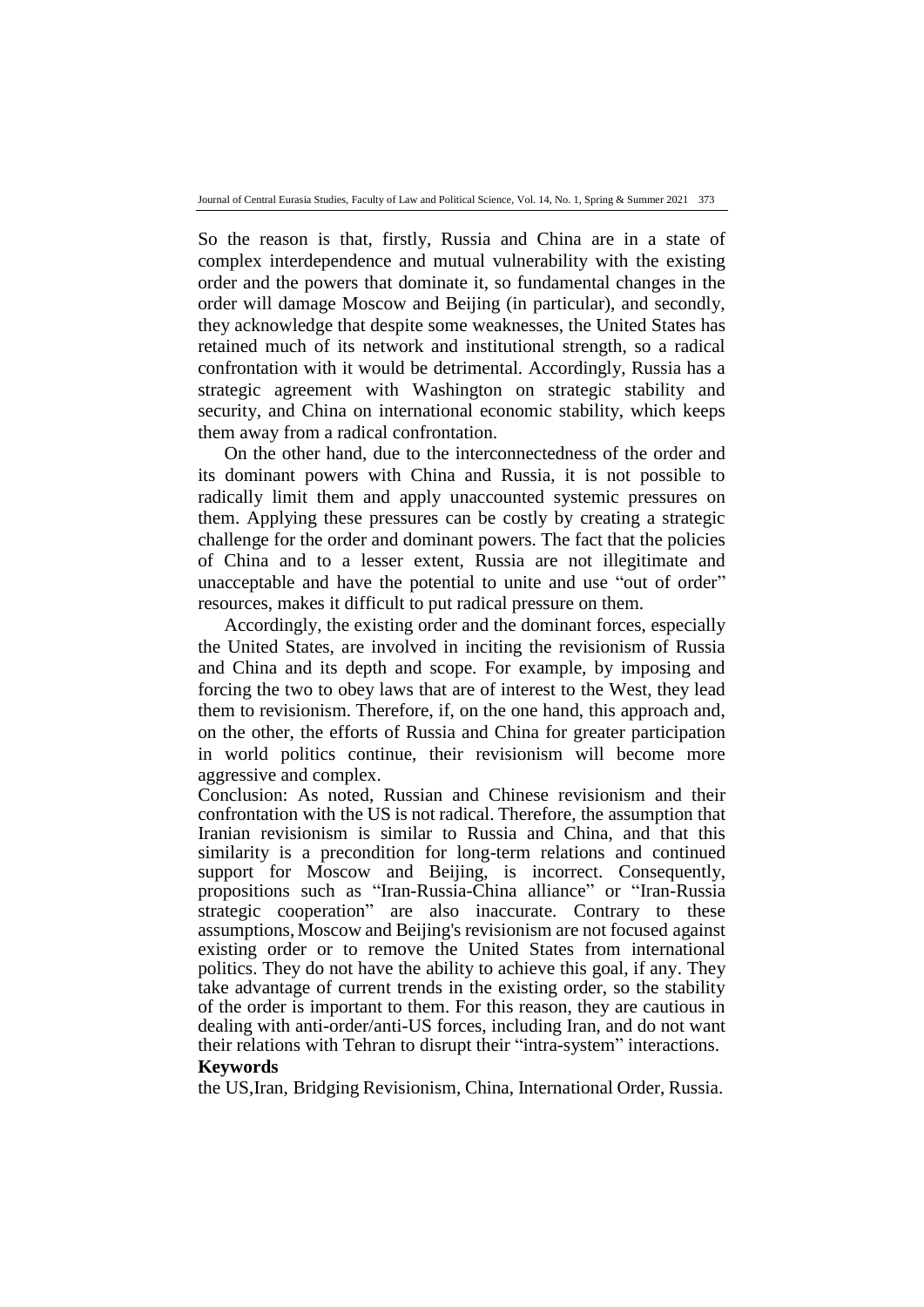## **ماهيت تجدیدنظرطلبی روسيه و چين؛ سياست و منافع ایران \* عليرضا نوري** استاديار گروه علوم سیاسی، دانشكدة اقتصاد و علوم سیاسی، دانشگاه شهیدبهشتی )تاريخ دريافت: -1400/05/13 تاريخ تصويب: 1400/10/06(

### **چکيده**

هدف در اين نوشتار بررسی ماهيت تجديدنظرطلبی روسیه و چین و تأمـل در مــورد منــافع و رويكــرد بايستۀ ايران در اين زمیفه است. در ديالكتیک تشديدشدة موضوعی و کارگزارانه در شرايط گذار به نظم جديد، تجديدنظر طلبي اين دو کشور بيش از گذشـته برجسـته شـده اسـت و پيامـدهاي ملموسـي بـر سیاست بین الملل و منافع ايران دارد. در اين نوشتار بـا رويكـردی نظـام منـد و در چـارچوب مفهــومی تجديدنظرطلبی میانگیر ماهیت تغییرخواهی روسیه و چین را تحلیل میکنیم. این دو کشور تا يک دهــه پیش بهدلیل دسترسی اندک به منابع «خارج نظام» در ردیف تجدیدنظرطلبان همگرا بودند که مترتب بر تغییرطلبی در چارچوب نظم موجود، بدون چالشگری جدی است. در سال۵های اخیر بــا تقویــت منــابع خارج نظام، تجدیدنظرطلبی آنها به نوع میانگیر متمایل شده است کـه در آن تمایـل و امکـان تغییرهـا افزايش و هزينۀ تغييرطلبي كاهش مي يابد. بنابر يافتههاى اين نوشـتار، نظـر بــه اينكــه همچنــان بخــش عمدهای از منابع اين دو از «درون نظام» تأمين میشود، ماهيت تجديــدنظرطلبی آن۱مـا نــه معطــوف بــه اساس نظم موجود، بلكه اصلاح بخشی، تدریجی و غیراساسی برخی رونلدها و تمركـز بـر نفـی نسـبی نیروو مسلط بر نظم موجود يوفی آمريكا و غرم از بوضی روندها و ساختها است. با توجه به وجود وابستگی و آسیب پذیری متقابل و اینكه آمریكا و غرب بیشتر توان شبكهای و نهادی خـود را تــا آینــدهٔ پیشبینی پذیر حفظ خواهند کرد، تغییرخواهی نسبت بـه آمریکـا و غــرب نیــز تــدریجی، غیراساســی و عملگرايانه است. بر اين اسـاس، منـافع و رويكـرد ايـران در فهـم واقـع گرايانــۀ ايــن مسـئله اســت و تجديدنظرطلبی تهران با روسیه و چین مشابه نبوده است و فرض امكان دريافت حبايت دايدار از آنها به این دلیل، دقیق نیست.

> **واژگان اصلی** آمريكا، ايران، تجديدنظرطلبی میانگیر، چین، روسیه، نظام بینالبل .

E-mail: ar\_noori@sbu.ac.ir ول مس نويسفدة\*

1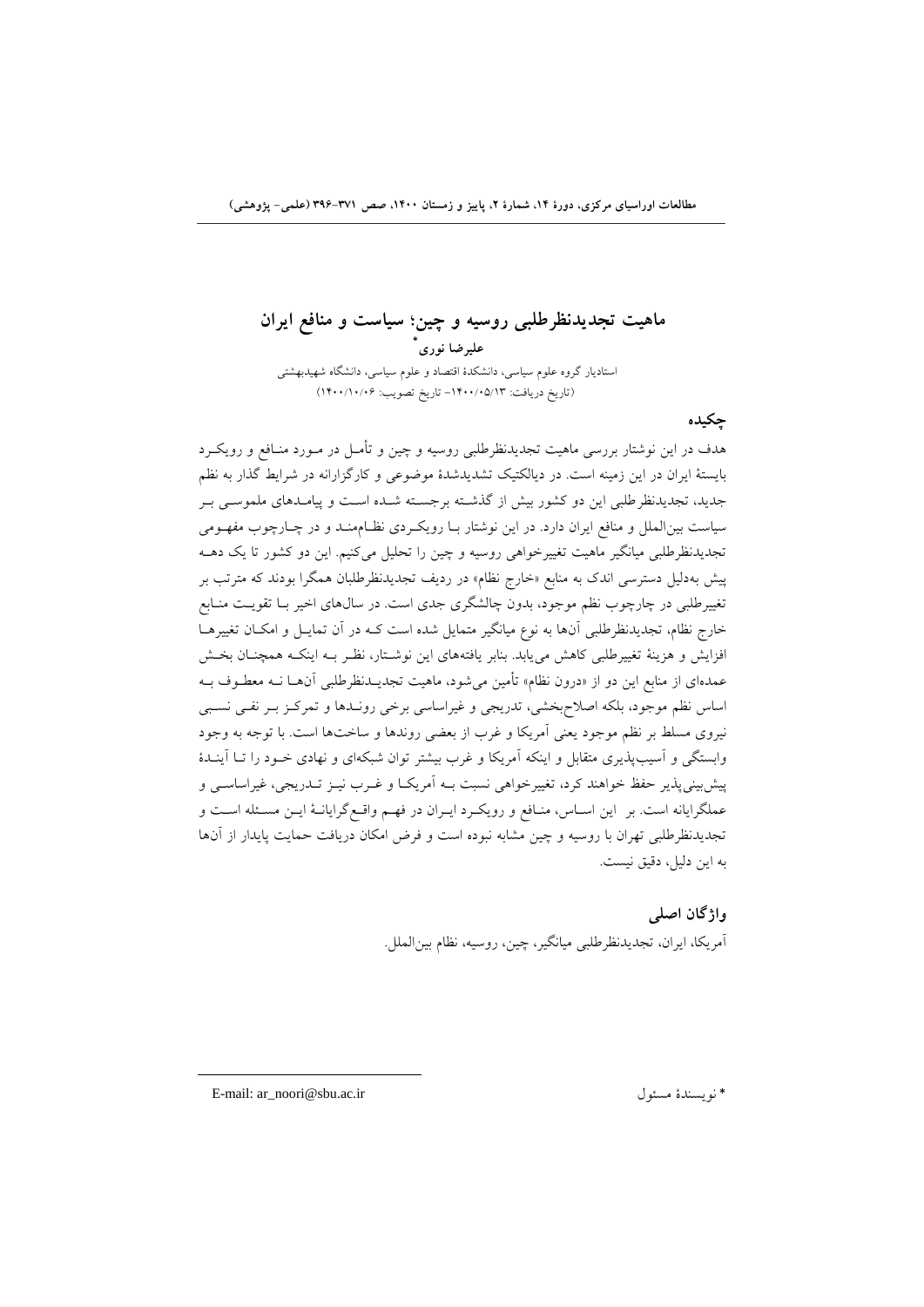**مقدمه** 

با تضعيف تدريجي موقعيت برتر آمريكا مقولۀ بازتوزيع قدرت و بهتبع آن بازتوزيع نقشها در سیاست بین الملل اهمیت یافته است. در این وضعیت، تقابل کارگزارانه بین حامیان حفظ وضـع موجود و در مقابل، تغییرطلبانی چون روسیه و چین مسئلۀ مهمی است، زیرا تأثیر مستقیمی بــر وضعیت آیندهٔ عناصر بین المللی از جمله ساختار، کارگزاران، الگوهـای ارتبـاطی و هنجـاری و نیز بر روندهاو اصلی چون موازنهها، نهادها و اقتصاد بینالبل دارد. روسیه بود از اقدام نظامی در اوکراين و سوريه و چين نيز با پيشبرد ابرطرح «يک کمربند و يک راه» بـر تجديــدنظرطلبي فعال خود تأکید کردهاند. در این میان، برخی برداشتهای نادقیق از ماهیت تغییرطلبــی ایــن دو وجود دارد. بعضی تجديدنظرطلبی آنها را معطوف به ساختار مـیداننـد، امـا برخـی ديگـر از جبله ما در اين نوشتار برآنیم که ايلن تجديلدنظرطلبی نله بله اسلاس نظلم مسلتور، بلكله بله کارگزاری آمريکا و غرب، بهويژه در حوزههای سياسی، امنيتی و ارزشی متمرکز است.

در اين نوشتار ضمن اشاره به انواع مختلف تجديدنظرطلبی، رويكرد روسيه و چين در ايـن زمینه را با تمرکز بر تجدیدنظرطلبی همگرا و میانگیر تحلیل میکنیم. دو تحول مهم سـالهـای اخیر یعنی تغییر شرایط محیطی ناشی از تضعیف آمریکا و افزایش منابع بیرون نظـام روسـیه و چین را نیز بررسی میکنیم که موجب متمایل شدن تجدیدنظرطلبی آنها از همگـرا بـه میــانگیر شده است. هب فین توجه داريم که نظم موجود و نیروهاو مسللط بلر آن بله ويلژه آمريكلا در تحريک تجديدنظرطلبي روسيه و چين و عمق و دامنـۀ تغييرخـواهی آنهـا دخيـل هسـتند. از جمله با تحميـل گرايـي و اجبـار ايـن دو بـه پيـروي از قواعـد مـورد نظـر خـود آنهـا را بـه تجديدنظرطلبی متمايل میکند. بنابراين اگر اين رويکرد و از سويی، تلاش روسيه و چين برای سهمگیری بیشتر ادامه یابد، شاهد تهاجمی تر و پیچیدهترشدن تجدیدنظرطلبی ایـن دو خـواهیم بود. در هبان حال، اگر دولت بايدن با تأکید بر احیاو اتحاد اروآتالنتیكی و کاهش تبرکلز بلر خاورمیانه بكوشد منابع خود را برای مهار تجدیدنظرطلبی چین و تا حدی روسیه بسـیج کنـد، توان كافی برای اين هدف را ندارد. همچنين تقابل اساسی با مسكو و پكن برای واشنگتن نیـز خسارتبار خواهد بود.

با اين ملاحظه، تقابل کارگزارانۀ نيروهای حافظ وضع موجود و تجديــدنظرطلبان نخســت، شديد نخواهد بود و دوم هر دو طرف تلاش میکنند اين تقابل کنترل و مـديريت شـده باشـد، زيرا تخريب نهادهـا و رونـدهاى نظـم کنـونی نـه تنهـا بـراى نیروهـاى مسـلط، بلكـه بـراى تجديدنظرطلبان از جبله روسیه و چین نیز هزيفهبر خواهد بود. بر اين اساس، هدف اصللی در اين نوشتار تحليل ماهيت، دامنه و محرکهای تجديدنظرطلبی روسيه و چين است و بــا توجــه به روابط ويژة ايران با اين دو کشور، رويكلرد و سیاسلت بايسلتۀ تهلران در ايلن زمیفله را نیلز بررسی میکفیم.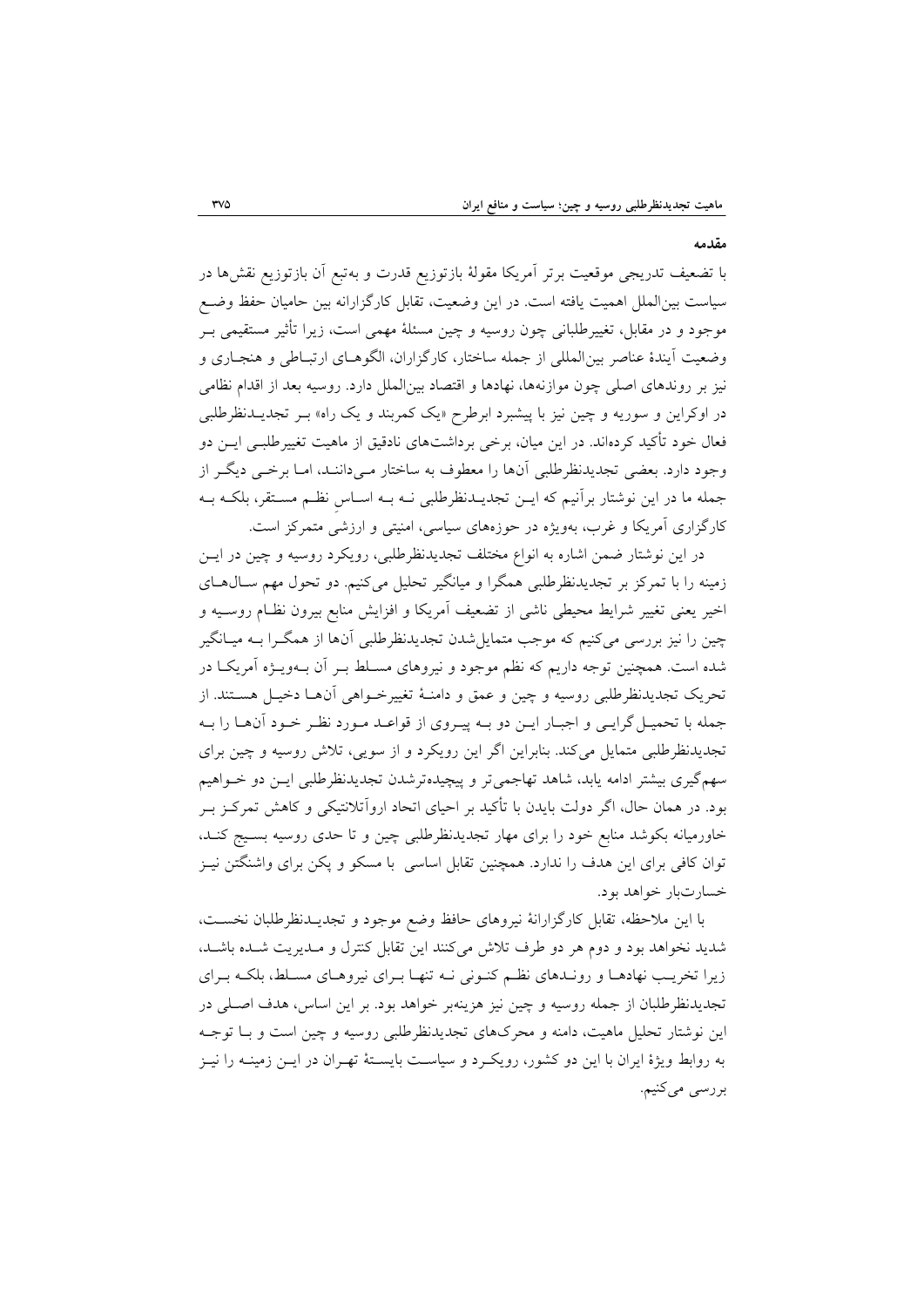### **پيشينۀ پژوهش**

تجديدنظرطلبي از موضوعهای مهم روابط بین|لملل است که تحلیلگران از دیدگاههای مختلف مفهومی و نظری آن را بهویژه در شرایط گذار تحلیـل کـردهانـد، تحلیلگرانـی ماننـد هالسـاگ (٢٠١۴)، کـولی و همکــاران (٢٠٢٠)، هاينــک و کارمــازين (٢٠٢٠) و هاينــک و استريتســکی )2020(. کولی و هبكارانش انواع تجديدنظرطلبی را براساس وضلویت نظلم موجلود و شلیوة توزيع توانمندي هاي نظامي تقسيم ميكنند (Cooley, et al. 2019: 690). گادارد تقسـيم براسـاس موقویت کشور تجديدنظرطلب در شبكۀ قدرت بینالبلللی را درسلت تلر ملی دانلد ) ,Goddard 765 :2018). دسیكو با اشاره به نظریۀ گذار قدرت و تأکید بــر ســطح سیســتم بــر وجــود نظــم بین|لملل و تغییرهای چندلایه تأکید دارد (DiCicco, 2017: 23-24).

کارمازين و هاينک تجديدنظرطلبي را از نظر انگيزههای داخلـي تقسـيم و بـه روايـتهـای راهبردی اشاره می کنند که میان گذشته، حال و آیندهٔ یک کشور پیوند میزند و میتواند پیشران مهبی براو تجديدنظرطلبی باشلد )957 2020: ,Hynek and Karmazin). در عرصلۀ میلدانی نیلز، آثار و منابع فراوانی به مقولۀ تغییر در روابط بین الملل معاصر توجه کردهانـد. کالگـان (۲۰۱۹)، کانين (٢٠١٩)، فلاکارت (٢٠٢٠)، کاپلاويچ و همکاران (٢٠٢٠) معتقدند با تضـعيف تــدريجي موقویت برتر آمريكا در ساخت چفدقفبی کفونی، نظام بلین البلل در وضلویت گلذار بله نظلم جديد قرار گرفته است و مرکز ثروت و قدرت در حال جابهجايی است.

برخی همچون اسكیرم (۲۰۱۹)، ساكوا (۲۰۱۹) و پـاییكین (۲۰۲۱) نیـز در آثـار خـود بـه اهمیت تجدیدنظرطلبی روسیه و چین بهعنوان مهمترین قدرتهای بزرگ مقابل آمریكا و نظـم غرب محور پرداختهاند. در مقابل، کـيچن و کـاکس (٢٠١٩)، هـريتيج و لـي (٢٠٢٠) و کـيچن (۲۰۲۰) نیز موضع آمريكا نسبت به اين گرايشهای تجديدنظرطلبانه را مهم دانستهاند. در ايـن آثــار، پايـــان نظــم هژمونيــک آمريکــامحور و تمايــل نظــام بــه تكثــر، محرکــهای مهــم بــرای تجديدنظرطلبی دانسته شده است.

در اسناد بالادستی کشورهای مختلف به اين تحول مهم توجه شـده اسـت از جملـه بنـد ۴ مفهوم سیاست خارجی روسیه (مصوب ۲۰۱۶)، سند سیاست خارجی چین با عنوان «چلین و جهان در دورهٔ جديد» (China and the World in the New Era, 2019: 29) و راهبرد موقت امنيت ملـي آمريكـا (7-7 2021: Jnterim National Security Strategic Guidance, 2021: صـحبت از نظـم يساغربی هنـوز زود اسـت و قـدرتهـای تجديـدنظرطلب، جـايگزينی بـرای آمريكـا و مـدل مشخصی برای جايگزينی نظم کنونی ندارند، اما اين اصل که غرب و آمريکا مدير و کنترلکنندهٔ روندهای بینالمللی هستند، سبب پرسشهای بسیاری برای پژوهشگران از جملـه کازمارسـکی (٢٠١٩)، مول (٢٠١٩) و شارما (٢٠٢٠) بوده است. در اين فضا، تقابل کارگزارانۀ روسیه و چين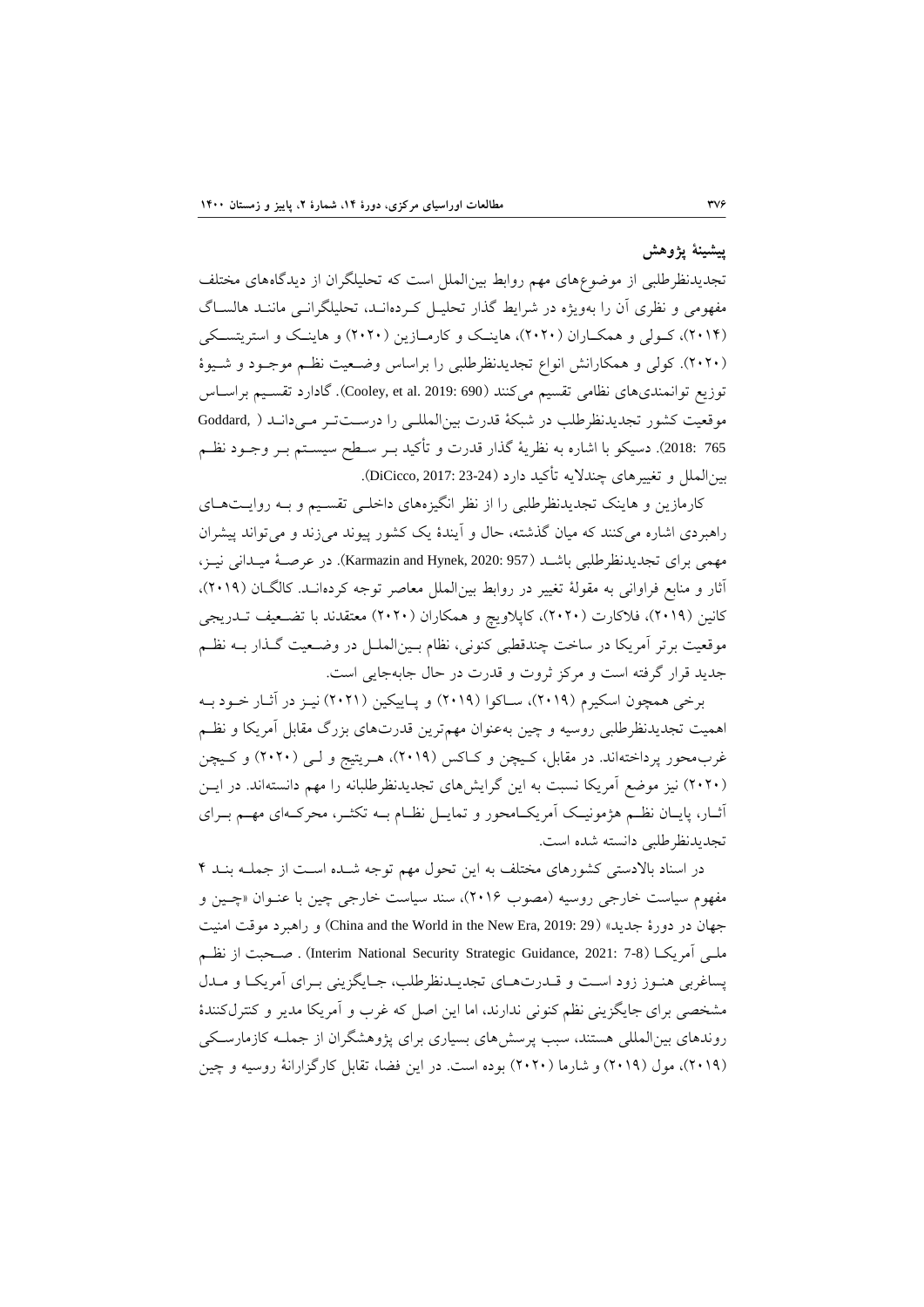با آمريكا بهصورت ويژه موجب توجه پژوهشگران مختلف شده است و اشارهٔ منابع متعــدد بــه اين تقابل از جمله ماستاندانو (٢٠١٩)، پيپر (٢٠١٩) و کارمازين و هايـک (٢٠٢٠) گــواهي بـر اهبیت موضوع است.

برخی نویسندگان از جمله گاتز (۲۰۱۹)، آلیسون (۲۰۱۹) و پیسـیوتا (۲۰۲۰) بـا اشــاره بــه تغییر رويكرد تجديدنظرطلبانلۀ روسلیه در دورة سلوم و چهلارم دلوتین ايلن تحلول را واجلد تأثیرهای مهم منطقهای و بین|لمللی میدانند. پژوهشگران دیگـری ماننـد پانـدا (۲۰۲۰)، جــونز )2020( و چن و ژانگ )2020( با اشاره به تحولی مشابه در چین، ابرطرح »يک کبربفد و يلک راه» را نهتنها اقتصادى، بلكه وسیلهاى براى نمايش قدرت، بخشى از تقابل كارگزارانه با آمريكا و غرب و نمايی از گرايشهای تغییرطلبانۀ چین ارزيابی میکنند.

### **مبانی نظري؛ ماهيت و انواع تجدیدنظرطلبی**

با وجود سادگی اولیۀ موهوم تجديدنظرطلبی، اليههاو م تلوی در ايلن موهلوم وجلود دارد کله بايد به آن هـا دقـت کـرد. از نظـر تـاريخي، در کنـار قــدرتهـاي مسـلط بـر نظـام، نيروهـاي تجدیدنظرطلبی نیز وجود داشتهاند که با تلاش برای تغییر، تحولات مختلفی را رقم زدهانــد. در دورههای ضعف قدرت مسلط و افول نظـم موجـود و بـهدنبـال آن آمـادهشـدن شــرايط بــرای بازتوزيع قدرت، مقولۀ تجديدنظرطلبي بيش از پيش اهميت ميnبد؛ بنابراين از مؤلفههای مهــم فهم تغییر در نظام بین الملل، تحلیل وضعیت تجدیدنظرطلبی است.

تجديدنظرطلبی در طول زمان تحوالتی داشته و از مفازعه بر سر سرزمین تا چالش بلر سلر منافع ژئوپلیتیكی، ژئواكونومیكی و ارزشها تنوع یافته است. در معنی ساده، قدرتهای مسـلط بر نظام با تعريف و تحميل ساختار، الگوهاى ارتباطى و هنجارى مطلوب خود، قواعد و شـيوهٔ تقسیم قدرت را مشخص میکنند و در پی حفظ وضع موجود بر میآیند. تلاش برای اخلال در اين خواسته و بازتوزيع قدرت، معنى اوليـۀ تجديــدنظرطلبي اسـت (DiCicco, 2017: 24). البتــه نارضايتی از وضع موجود لزوماً مترادف با تجديدنظرطلبی نيست. بسياری از کشورها با وجــود نارضايتی از وضع موجود، توان و ارادهٔ لازم برای تجدیدنظرطلبی را ندارند. اما تجدیدنظرطلبان دارای اراده و منابع کافی میتوانند نظم مستقر را با چالش روبهرو کنند. از اين ديدگاه، شاخص اول در سنجش ماهیت تجدیدنظرطلبی وجود اراده و منابع مادی است. تمایل به تغییر همـه يـا بخشی از نظام و تدريجی يا اساسیبودن کنش تجديدنظرطلبانه از معيارها و ويژگیهای ديگر تقسیمبندی است. پژوهشگران مختلف از دیدگاههای متفاوت به مقولۀ تجدیدنظرطلبی و انسواع آن درداختهاند.

وجه مشترک اين آثار تأکید بر سه متغیر مهم دسترســی بــه منــابع، ارادهٔ تجدیدنظرطلبانــه و شرايط محیط خارجی (نبود واکنش مؤثر در برابر تجدیدنظرطلبی) است. از آنجا که تجمیع اين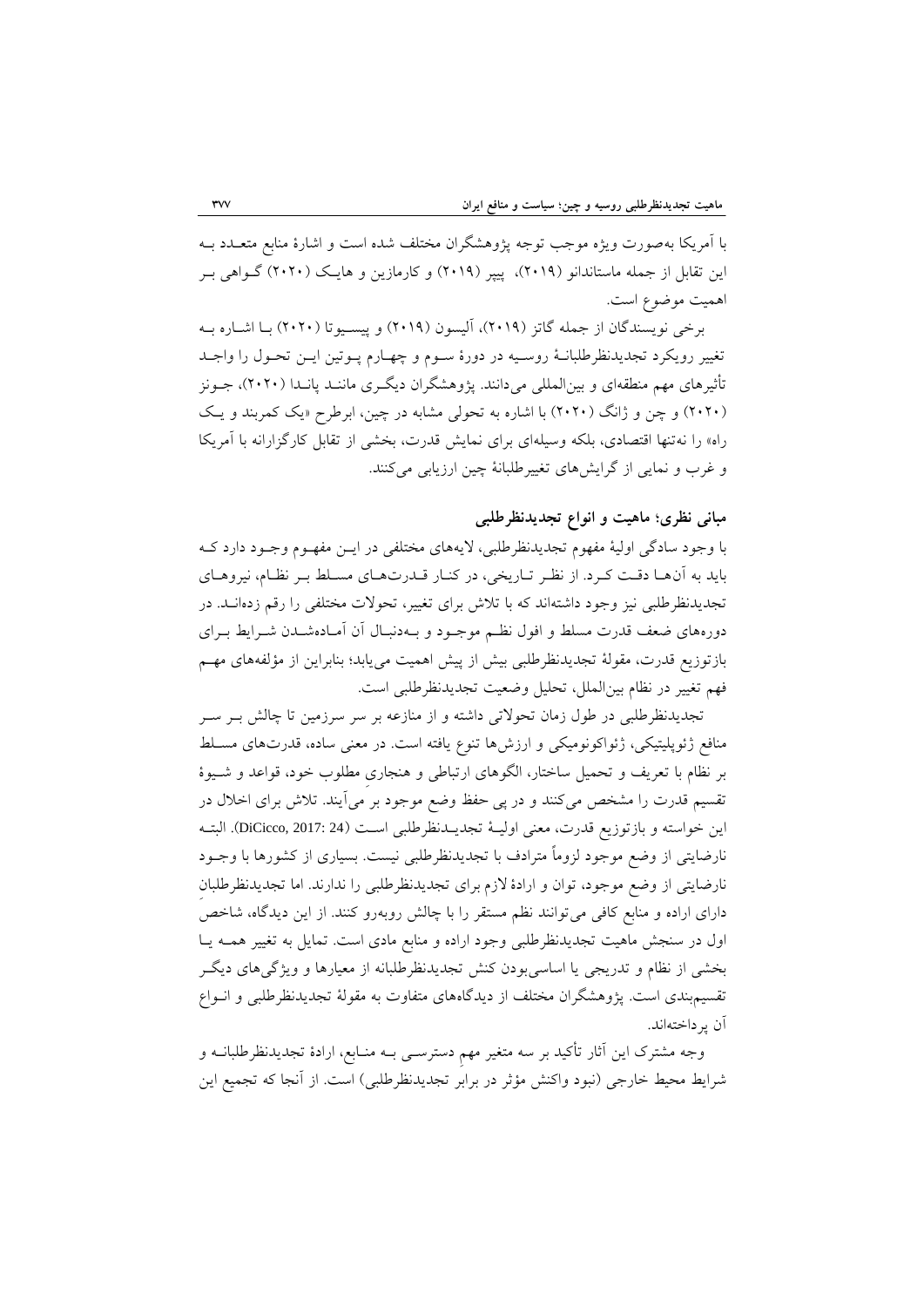شرايط بسيار مشكل است، بايد ميان نيت و عمل تجديدنظرطلبانه تفاوت بگذاريم. اگر كشورى بدون توجه به اين نيازها اقدام به تجديدنظرطلبي كند، همچون آلمان هیتلر يا فرانسۀ ناپلئون يا عراق صدام، نهتنها تغییری رخ نمیدهد، بلكه منابع موجود نیز از میان مـی٫ود. مهــم اینكــه در بیشتر موارد، منابع تجدیدنظرطلبی در «داخل نظم موجود» قرار دارند و تجدیدنظرطلب بایــد از همین منابع برای تغییر استفاده کند. بر این اسـاس، گـاداراد دو متغیـر «دسترسـی» و «موقعیـت میانی» را در تقسیمبندی انواع تجدیدنظرطلبی مهم میداند. مراد از «دسترسی»، میزان دسترسـی به منابع «درون نظام» (نظم موجود) است. «دسترسی»، شاخصی برای سنجش پیوستگی کشـور تجديدنظرطلب با نظم مستقر و نوعی سرمايۀ اجتماعی برای مشروعیتبخشــی بـه اقــدامهــای تجديدنظرطلبانه است. منظور از «موقعيت مياني» نيز ميزان دسترسي بـه هـر دو منـابع «درون و خارج نظام» بهويژه توان و امكان شكل(هی به ائتلافهای خارج نظام يا حتی تعريف قواعـد و هنجارهای جديد است. دسترسی به اين دسته منابع سخت و مستلزم تـوان ايجـاد ارتبـاط بـين روندها و گروههای مختلف قدرت در داخل و خارج نظام است. اگر کشوری به چنــین تــوانی دست يابد، امكان تغییرهاو حتی ساختارو را نیز خواهد داشت )769 2018: ,Goddard). گادارد بر اساس اين دو متغیر چهار نوع تجديدنظرطلب را از هم باز میشفاسد.

| رويكرد                                                                                                                                                                                             | موقعیت «میان <sub>ی»</sub><br>دسترسی به منابع<br>«خارج نظام» | دسترسی به<br>منابع «درون<br>نظام» | نوع                      |  |  |  |
|----------------------------------------------------------------------------------------------------------------------------------------------------------------------------------------------------|--------------------------------------------------------------|-----------------------------------|--------------------------|--|--|--|
| بهدلیل پیوستگی با نظم موجود و اهمیت منـابع درون<br>نظــام بــرای آن، مخــالف تغییرهــای اساســی و موافــق<br>اصلاحات تدريجي است.                                                                   | کم                                                           | زياد                              | تجديدنظرطلب<br>همگرا ٰ   |  |  |  |
| بهدلیل دسترسی به منابع درون و خارج نظام، امکان<br>بییشتری برای تغییر دارد، اما بهدلیل پیوستگی بـا نظـم<br>موجود بهدنبال تغيير تدريجي و قاعدهمند است.                                               | زياد                                                         | زياد                              | تجديدنظرطلب<br>ميانگير آ |  |  |  |
| بهدلیل نبود منابع درون نظام بر خروج از نظم موجود و<br>تعاملنداشتن با آن تأكيد دارد. بهدليل اين ضعف، تــوان<br>تغییرهـای عمـده را نداشـته و فقـط بـهدنبـال ایجـاد<br>حوزههای نفوذ محدود به خود است. | زياد                                                         | کم                                | تجديدنظرطلب<br>منزوی ٔ   |  |  |  |
| بهدلیل نبود منابع درون و خارج نظـام و اینکـه چیــزی<br>برای ازدستدادن ندارد، بر تغییرهای اساسی برای<br>سرنگونی نظم موجود تأکید م <i>ی</i> کند.                                                     | کم                                                           | کم                                | تجديدنظرطلب<br>سركش آ    |  |  |  |

جدول .1 انواع تجديدنظرطلبی

Source: (Goddard, 2018: 764-765)

1. Integrated Revisionist

2. Bridging Revisionist

3. Isolated Revisionist

**.** 

4. Rogue Revisionist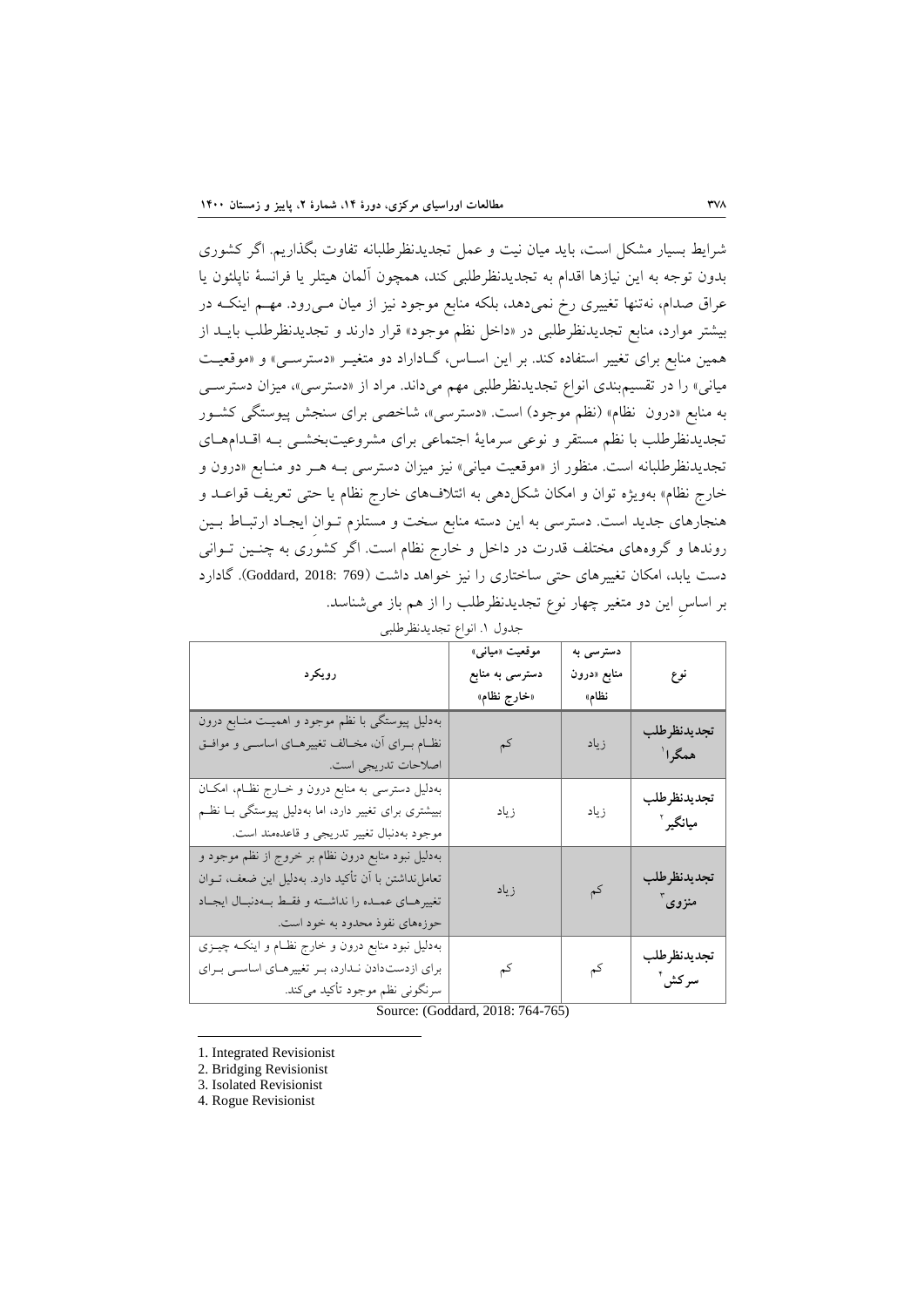تمرکز ما در اين نوشتار بر تجديدنظرطلبي همگرا و ميانگير است. همچنان که اشـاره شـد، در نوع همگرا، کشور تجدیدنظرطلب بهدلیل ارتباط با نظم مستقر، نه تنهـا بـهدنبـال تغییرهـای بفیادو در نظم موجود نیست، بلكه حتی بر حوظ آن نیز تأکید دارد. به هبین دلیل ، نسلبت بله فشارهاي واردشده از سوي قدرتهاي مسلط بـر نظـام نيـز آسـيبپـذير اسـت. بنـابراين در تجديدنظرطلبي خود تا حـد زيـادي از قواعـد و هنجـارهـاي نظـم موجـود پيـروي مـيكنـد. تجديدنظرطلب ميانگير، در کنار منابع «درونن نظـام»، بـه منـابع، ارتباطـات و توانمنـدیهـای «خارج نظام» نیز دسترسی دارد و این مسئله به آن امکان بیشتر و کمهزینهتری برای اقلدامهای تغییرخواهانه میدهد. بهدلی اين موقویت میانی، اين نوع تجديدنظرطلبی هبه نلاموبول نیسلت. اما اين به معنی دست باز برای تجديدنظرطلبی نیست. پیوستگی تجدیدنظرطلب میانگیر با نظم موجود سبب محافظهکاری و مخالفت با تغییرهای اساسـی مـیشـود. در سـوی دیگـر، ایجـاد محدوديت براي تجديدنظرطلبان ميانگير از سوي قدرتهاي مسلط بر نظام مشكل است، زيـرا اقدامهای آنها چندان نامقبول نیست؛ همچنین تـوان موازنـه و بازدارنــدگی دارنــد ( ,Goddard 773-773 2018). در اين نوشتار، پس از بررسی تغییرهای نظام، ماهیت و ابعاد تجديـدنظرطلبی هبگرا و میانگیر در مورد روسیه و چین را بررسی میکفیم.

### **تجدیدنظرطلبی در فضاي گذار به نظم جدید**

روابط بینالملل با پویـایی هـای فزاينــده و متنــوعی چــون نوســان مسـئلۀ جهــانیشــدن، تكثــر کارگزاران، ابزارها، منابع قدرت و نفوذ، افزايش مراکز جديد قدرت، چندسطحی شـدن روابـط، ییچیدگی وابستگیها و آسیب پذیریهای متقابل، گروهبندیهای جدیـد سیاسـی و اقتصـادی و منطقهای شدن نظم بین الملل روبهرو است. مهم تر از همه و موضوعی که به این تحولات شتاب بیشتری میدهد، راهبرد آمريكا، اروپا و روسیه برای «چرخش بـه شـرق» و هـمزمـان سیاسـت «نگاه به غرب» چین تأيیدی عملی بر اين تغییر و جابهجايی تدريجی قـدرت و ثـروت اسـت. بهطبع اين جابهجايی بدون چالش نيست و مهمترين اين چالشها در تقابـل کـارگزاران سـطح نظام نمايان است: ميان نيروهاي حافظ وضع موجود و کسانی که به تغییر وضع موجـود تمايـل دارند؛ نمونۀ آن تنشهای میان روسیه و چین است. هنری کیسینجر بیش از یک دهـۀ پـیش بـا تأکید بر نوشيابی بیشتر چین و آسیا در آيفده، تأکید کرده بود کله بلا ايلن تحلول مرکلز نظلام بینالملل پس از سه قرن از آتلانتیک به آسیا - پاسیفیک منتقـل خواهـد شـد ( ,Chegnizadeh .)2008: 24

با وجود توافق در مورد تغییر، دربارهٔ ماهیت و شمایل نظم آینده توافق وجود ندارد. برخــی همچون ريچارد هاس با تأکید بر تكثر فزايندهٔ موضوعی و کارگزاری در روابط بین الملل معتقد به دديدار شدن نظامی بیقفب هستفد که در آن يک قلدرت و حتلی کفسلرت قلدرت هلا نیلز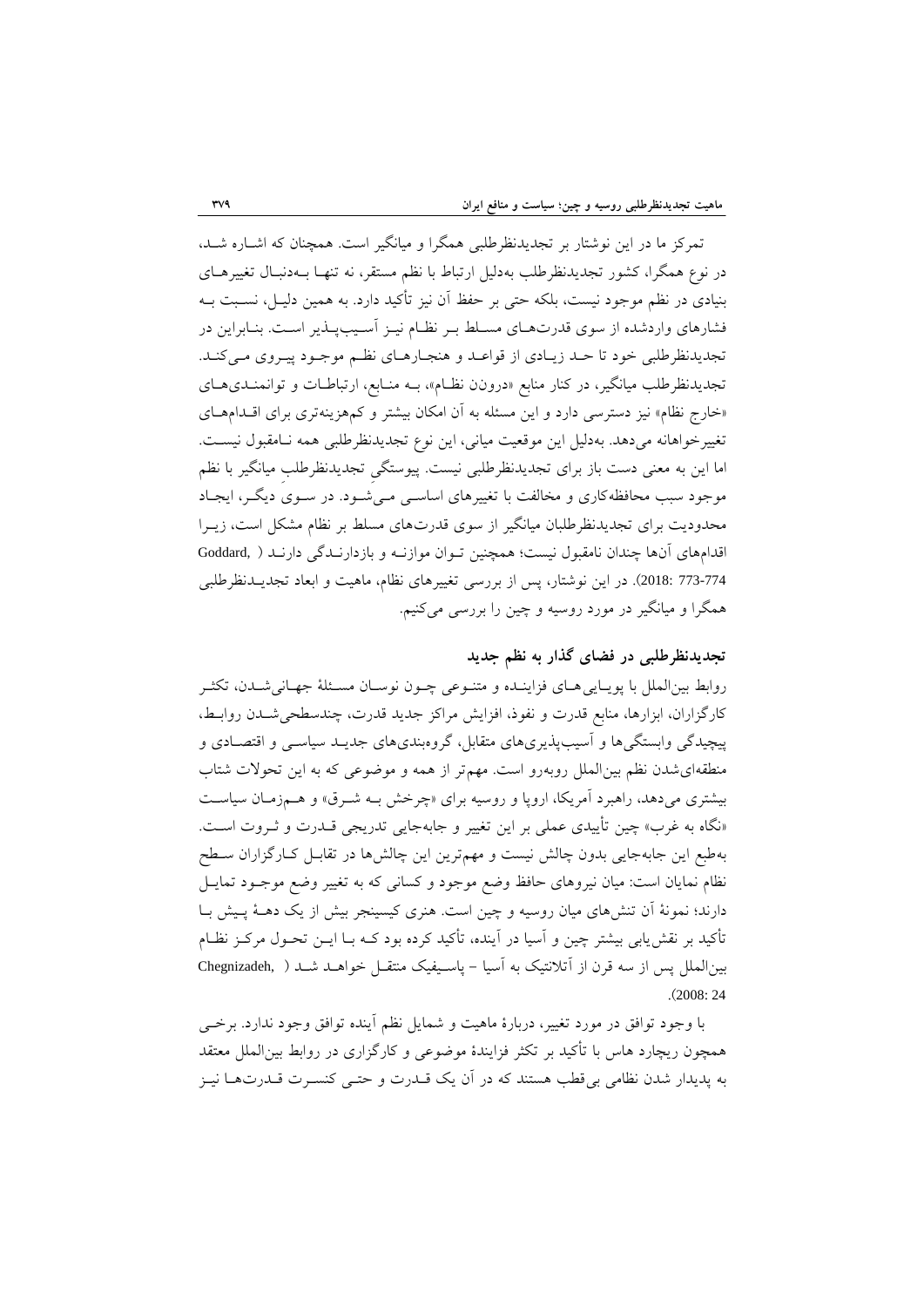نبیتواند بر روندها تسلط يابد )155 2016: Shapouri and Mousavi). برخی نیز با اشاره به حوظ توانمندیهای آمریکا و فاصلۀ آن با دیگر قدرتهای بزرگ بر ادامۀ نظم یک چندقطبی کنــونی تأکید دارند. ایکنبری معتقد است سطح بالای نهادینگی نظم لیبرال، بسندهنبودن تـوان نیروهـای تجديدنظرطلب به ايراد چالش بنيادى و آميختگی آنها با اين نظم، سبب می شود بیشتر جـذب نظم موجود شوند تا چالش انگیزی کنند .(Ikenberry, 2014: 5)

در اين ميان، ماهيت تجديدنظرطلبي و تــوان و ارادهٔ تجديــدنظرطلبان متغيــرى اثرگــذار بــر شیوه و سرعت تغییرات در نظام بینالبلل اسلت. گرچله بسلیارو از افلراد ناراضلی از وضل موجود، اراده و منابع لازم برای عملیاتیکردن تجدیدنظرطلبی خود را ندارند، روسیه و چین بـا تقويـت منــابع «درون و خــارج نظــام»، خــود تــوان و ارادهٔ نســبی بــه ايــن منظــور را دارنــد. مشروعیتزدایی به معنی کاهش مقبولیت و نظم و ناظم نظم موجود (آمریکا) و تمرکززدایی به معنــی تكثــر كــارگزاران مــؤثر در ايــن نظــم دو عــاملی هســتند کــه فضــای بیشــتری بــرای تجديدنظرطلبان فراهم میکففد.

به گواه روندها، نیروهاو تجديدنظرطلب بلا رسلوخ در رونلدها و نهادهلاو نظلم موجلود میکوشند آنها را بهتدريج بهسوی منافع خود متمايل کنند. از جمله چین با افزايش توان خــود در نهادهــای اقتــصاد بین|لملل همچون بانک جهانی و صندوق بین|لمللــی پــول تأثیر خــود در اين حوزه را افزايش داده است. روسیه نیز با توويت نووذ و افلزايش شلريک هلا، وزن خلود در روند مهم موازنـه و امنیـت بـینالملـل را از جملـه در خاورمیانـه ارتقـا داده اسـت. سـخت و تهاجبیشدن رويكرد آمريكا در برابر اين دو اعترافی عبلی به توان آنها به ايجاد تغییلر اسلت. اين رويكرد در کفار تحبی گرايی و يکجانبهگرايی واشیفگتن، سلبب تشلديد تجديلدنظرطلبی مسکو و پکن شده است و تغییرهای نظام را تسریع میکند. نگاه همواره حاشیهای و بیرونی بــه روسیه و چین، پس زدنهای بسیار آنها از نهادها و روندهای نظم موجـود، اعمـال فشـارهای سیستبی در برابر نوشيابی بیشتر آنها نیز مزيدو بر تغییرخواهی مسكو و دكن است. آنها بلا رد اين فشارها، اول، ايجاد محدوديت براي کارگزاري مستقل خود، بهعنوان يک قدرت بـزرگ را برنبیتابفد و دوم، براو کارگزاران غربی جايگاه برتر و جايگاه تحبیل و اجبلارگرايی قائل نیستفد.

در همان حال، روسیه و چین بخش زیـادی از منـابع خـود را از همـین نظـم مـی&یرنــد و ساختارهای منعطف موجود نیز امكاناتی در اختیار آنها قـرار مـیدهنـد، ماننـد روابـط انـرژی روسيه با اتحاديۀ اروپا و روابط تجارى چين با اين اتحاديه که با وجود فشارهاى آمريکا حفـظ شده است و توسعه نیز می یابد. نظر به این پیچیدگی، با توجـه بــه اینکــه نادیــدهگـرفتن منــابع «درون نظام» و اتكاى تنها به منابع «خـارج نظـام» بـراى روسـيه و چـين پرهزينـه و در عمـل ناممكن است، بنابراين آنها به حفظ ســاختارهای نظـم موجــود و تغییرهــای تــدریجی تمایــل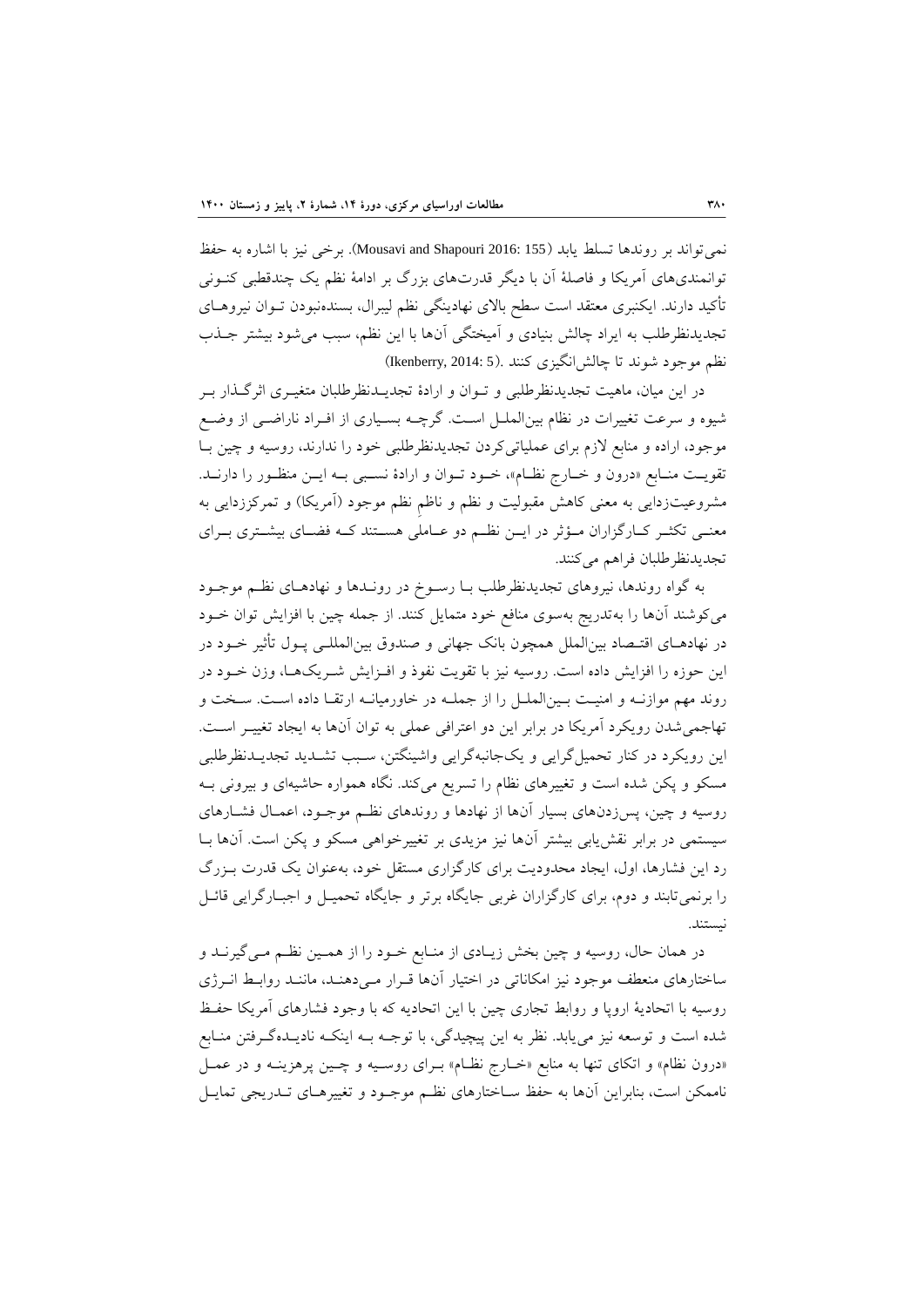دارند. در مقابل، بهدلیل وابستگیها و آسیبپذیریهای متقابـل، اعمـال فشـارهای اساسـی بـر مسكو و يكن از سوى نیروهاى مسلط بر نظام نیز بهراحتی امكان پذیر نیست.

در اين شرايط، افزونبودن فايده به هزينه در تعامل با نظـم موجـود، روسـيه و چـين را در فرايند جامعهپذيري بين|لمللي قرار داده است و آنها بودگی بهعنوان شهروند هنجارمند جامعـۀ بینالمللی را ترجیح میدهند. به همین دلیل، جز در مواردی که قدرتهای غربی در پی تحمیل هژمونی هفجارو يا سیاسی خود باشفد، مداراگرو زيادو از سوو آنها ديده میشلود. بلر ايلن اساس، نظم موجود و شرايط آن عامل مهمی در ماهيت و دامنۀ تجديدنظرطلبی ايـن دو اسـت. از اينرو، در صورتِ تغییر شرايط بهويژه در دورة گذار، جريان تجديدنظرطلبی آنها نیز تغییلر میکند. با توجه به استمرار و حتی افزايش آميختگی روسیه و بـهويـژه چـين بــا نظــم موجــود، محافظهکاری و مداراگری ادامه خواهد داشت. با اين ملاحظه، در پاسخ به پرسش اين نوشـتار، تصريح می شود که تجديدنظرطلبی روسيه و چين معطوف به اساس نظم موجود نيست و ايــن دو قائل به تغییرهای تدریجی و بخشی در این نظم هستند.

### **روسيه و چين؛ تقابل كارگزارانه با آمریکا**

نظم بین الملل ساختاری شبكهای مترتب بر ارتبـاطهـایی عینـی ماننـد ائـتلافهـا و اتحادهـا و ارتباطات ذهنی چون هنجارها و روايتها دارد. اين شبكه سبب ايجـاد مجموعـهای پيوسـته از توامالت میشود که موبوالً در کفترل قدرت يا قدرتهاو مسلط بر نظام است. قلدرت مسللط ضبن توريف ماهیت و دامفۀ ارتباطات تالش میکفلد الگوهلاو ارتبلاطی و هفجلارو خلود را بهعفوان استاندارد بر ديگران تحبیل کفلد )767 2018: ,Goddard). دل) از دايلان جفلگ سلرد، آمريكا خود را در اين موقویت ديده و با تأکید بر برترو خود در توريف بايستهها بلر آن بلوده است تا با ابزارهای مختلف، حتی جنگ، وضع موجود را به سود خود حفظ کند. امـا بــه گــواه تاريخ، موقعيت مسلط پايدار نيست و نيروهاى تجديدنظرطلب اقدام به موازنـهگـرى در مقابـل کارگزار مسلط و بهچالشکشیدن شبکۀ آن میکنند.

اين رويارويي در نظم حاضر در تقابل کارگزارانۀ روسيه و چين با آمريکا مشهود اسـت. در اين روياروي، آمريكا و غرب در حال تضعيف با تأكيد بر حفظ موقعيت برتر خــود، بــهراحتــي حاضر به واگذاری این جایگاه نیستند. در مقابل، روسیۀ احیاشده و چین نوظهور بر تغییر وضع و ارتقای موقعیت کارگزارانۀ خود اصرار دارند. همین امر دوطرف را در ناگزیر رویارویی قــرار می دهد. در همین زمینه، بین روسیه و چین مشارکت راهبردی برای تعریف نظمـی متفـاوت و بدون آمريكا در اوراسيا ديده مي شود (84 :Safari et al. 2021). براي جلوگيري از چرخۀ قدرت، آمريكا تلاش،های متنوعی از بازدارندگی تا موازنه و مهار را در برابر روسیه و چـین در دسـتور کار دارد و تلاش کرده است با مشروعیتزدايی و سیاهنمايی اين دو، متحدان و شـبکۀ خـود را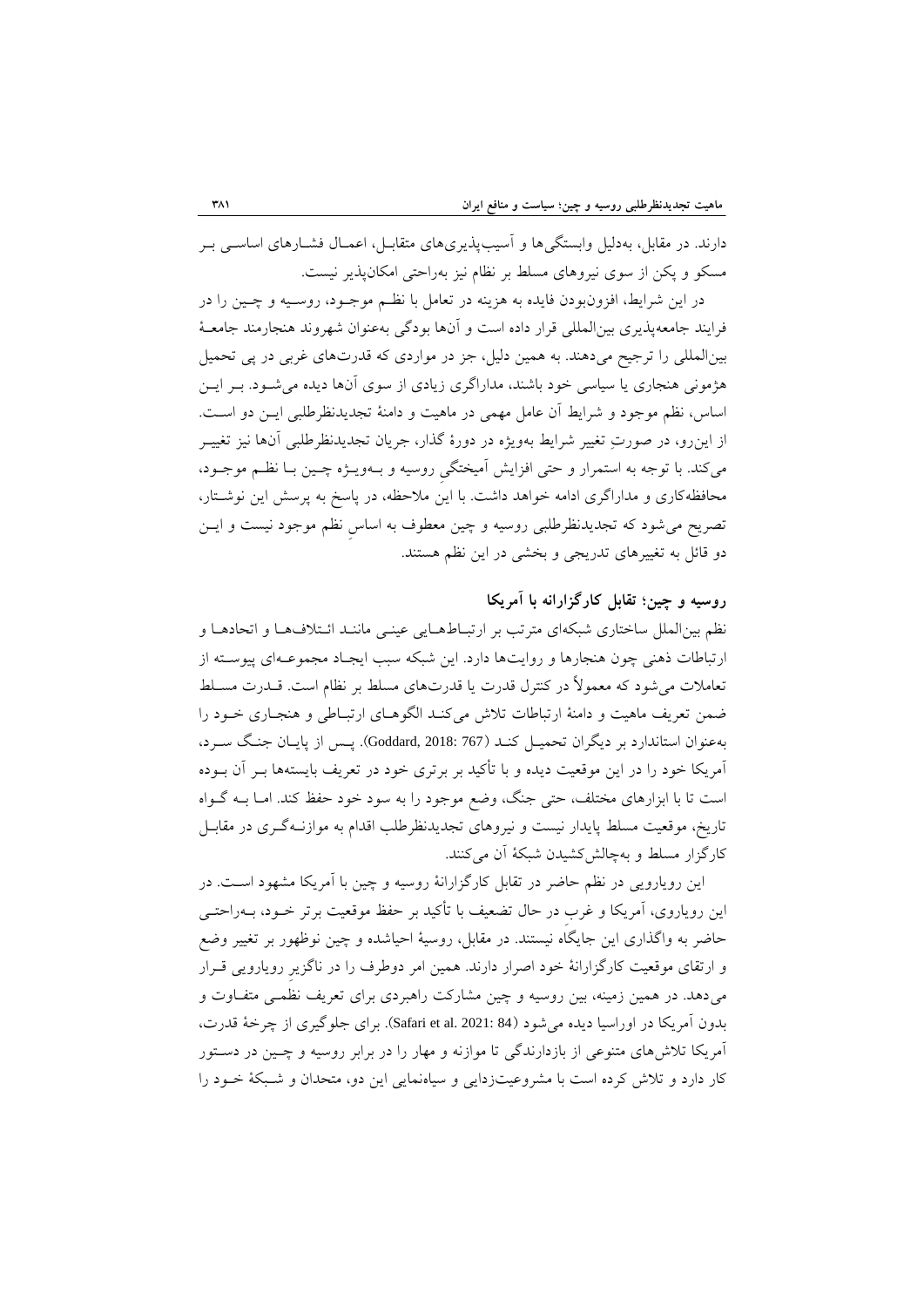حفظ و از آنها علیه مسكو و یكن استفاده كند. نمود این مقابلهجویی در حوزههای مختلـف از کرونا و واکسن کرونا تا تفشهاو تجارو، انرژو، سیاسی، امفیتی و ارزشی در جريان است.

در اين مورد در حوزة نظامی تالش آمريكا براو گسترش زيرساختهاو نظامی به نزديكی مرزهای روسیه بهشكل گسترش ناتو به شرق یا سپر ضدموشكی یک نمونه است. در این زمینه در نشست سال 2021 سران نلاتو در بروکسل عضلويت اوکلراين و گرجسلتان در ايلن نهلاد بهعفوان اهرم فشارو علیه مسكو بازطرح شد. بر تهديدبودگی اين مسل له در بفلدهاو 35 و 36 «راهب د امنیت مللی روسلیه» ( Стратегия Национальной Безопасности Российской Федерации, 2021) تأکید شده است. در سوی ديگر، آمريکا در کنار تقويت شـبکۀ سياسـي و اقتصادی خود در ايندو-آرام، بهدنبال استقرار نيـروی ويـژهٔ دائـم دريـايی شـبيه نــاتو در ايــن فرامنطقه است تا از آن بهعنوان ابزار فشاری علیه چین استفاده کند (Seligman, 2021).

اين تقابل کارگزارانه در زمينههای ديگر از جمله در کشاکش قدرت دوطرف در خاورميانه، آفريقا و اروپا نيز ديده می شود. در اين ميان، مخالفت آمريكا با سهمگيری بيشتر روسيه و چــين از سیاست بینالبل و ادامۀ گرايشهاو هژمونیطلبانه و کاربست زور، اين دو کشور را هرچله بیشتر به مقاومت و تجدیدنظرطلبی متمایل میکند. تحولات اخیر نشان میدهد رویکرد روسـیه و چین نسبت به آمريكا جسورانهتر شده است و اين دو در تخريب روندهای آمريكـامحور يـا طرح ابتكارهای «بدون آمريكا» راسختر از گذشته هستند. در اين زمينه، تحريم برخی مقامهـای آمريكايی از سوی چین يا اصرار روسیه به پیشبرد مواضع خود در خاورمیانه دو نمونه هستند.

برای اثرمندی بیشتر، روسیه و چین پیگیرانه بهدنبال تقویت ابزارهـا، شـریکهـا و منـابع قدرت خود هستفد. بهطور طبیوی، قدرتيابی بیشتر در عرصۀ بینالبل مصادف با درخواسلت نقش های بیشتر است. در همین زمینه، در سال های اخیـر روسـیه ( Стратегия Национальной Full Text: Remarks by Chinese ( چلین و( Безопасности Российской Федерации, <sup>2020</sup> هلاو ولیت مسل بلر گذشلته از بلیش( President Xi Jinping at the Global Health Summit, 2021 بینالبللی خود از جبله در موضوع ثبات و امفیت بینالبل تأکید میکففد. در اين میان، چین از قدرت «تیز» استفاده میکند تا دیدگاههای جامعۀ جهانی را نسبت به خود تغییر دهد و خـود را ملتی مرفه و مسئول معرفی کند (191 :2021 Rouhi). همکاری اين دو برای اثرگذاری بـر کـنش غرب نیز تأمل انگیز است (Tishehyar and Bakhshi, 235). بر همین اساس، مرشایمر تأکیــد دارد که اقدامهای آمريکا برای جذب روسیه و چین به درون نظم مورد نظر خود موفق نبـوده اسـت و اين دو بهعنوان دو قدرت بزرگ سبب نگرانی بزرگ نيز هستند (Davison, 2018).

احساس تهديد از سوى روسيه و چين در سند امنيت ملي آمريكا (دسامبر 2017) آشكارا به چشم میخورد. جايی که بیش از 20 بار از روسیه و بیش از 30 بار از چین بهصلورت مسلتویم نام برده شده است. براو نبونه، با توصیف آنها بهعفلوان تجديلدنظرطلب، تأکیلد شلده اسلت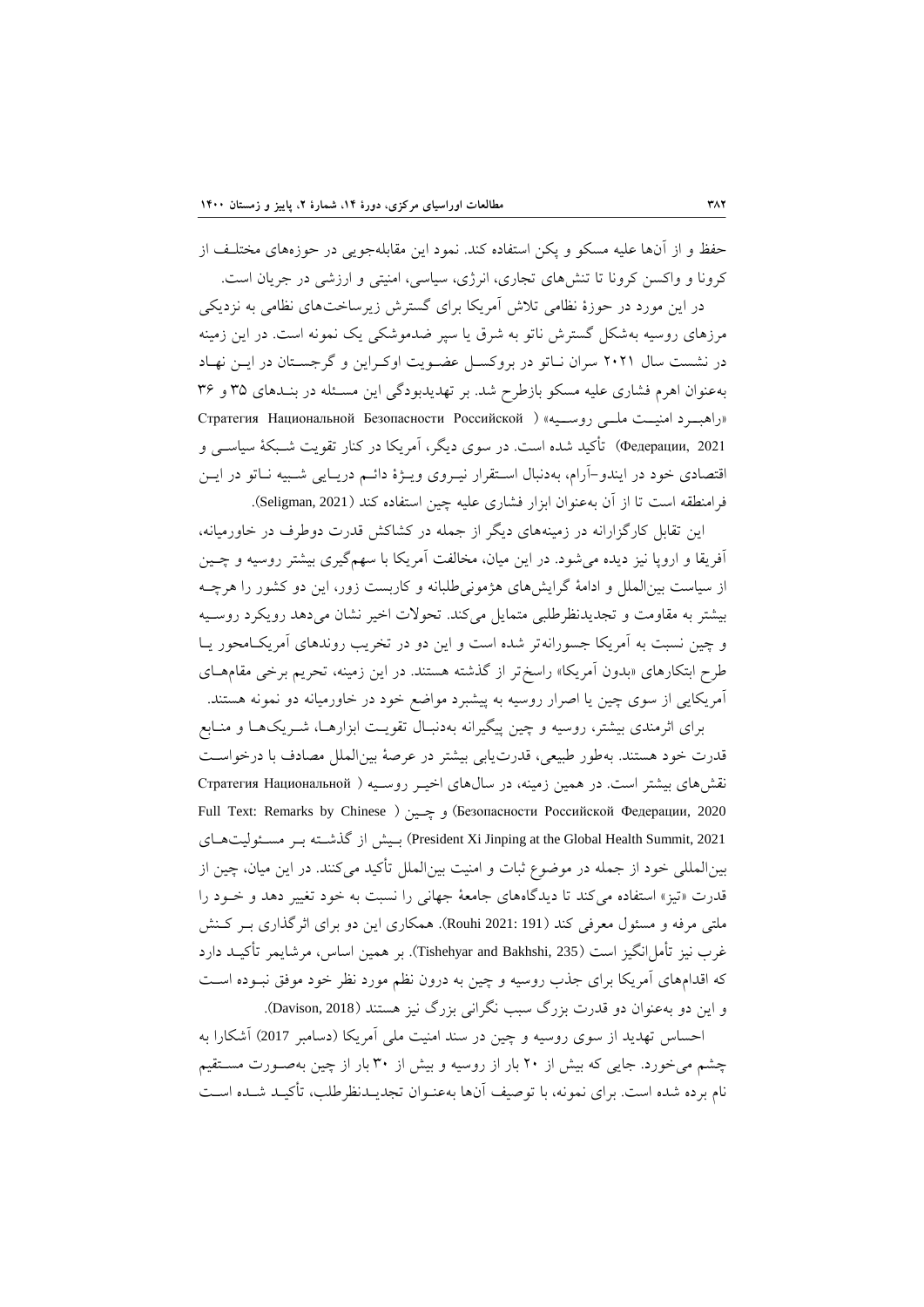فعالانه در حال تقابل با آمريكا و متحدان آن برای تغییر موازنههـای منطقـهای بـهسـود خـود و شكل دادن به جهانی ضدارزشها و منافع آمريكا هستند. همچنين تصريح شده است، روسـيه و چین در حال بازیافت نفوذ منطقهای و جهانی خود هستند، برتریهای ژئویلتیكی آمریكا را بـه چالش میکشند و تلاش میکنند نظم بین الملل را بهسود خود تغییـر دهنـد ( National Security آمريكلا ملی امفیت موقت سفد در .(Strategy of the United States of America, 2017: 25, 26, 27 در دورهٔ بایدن نیز همین گزارهها از جمله با اشاره به دخیل بودن روسیه و چین در چـالش هـای راهبردی علیه آمريكا تكرار شـلـده اسـت ( :Interim National Security Strategic Guidance, 2021 .)<sup>14</sup>

اهميت اين تقابل کارگزارانه در آثار آن بر ديگر عناصر بـينالملـل از سـاختار تــا الگوهــاي ارتباطی و هنجاری و روندهای بین|لمللی از موازنه و امنیت تا نهادها و رژیمها است. پیـروزی در اين تقابل سهم و نقش دوطرف را در سلسلهمراتب قدرتِ نظم آينده افزايش میدهـد. ايـن مزيت بزرگ، سبب ادامه و تشديد اين تقابل کارگزارانه می شود. البته رويارويی روسيه و چـين با واشینگتن بهدلیل پیوستگی و آسیبپذیری متقابل، اساسی نیست. زیرا آنها، با وجــود تأکیــد بر تضعیف آمریکا، این کشور را همچنان قدرتی بزرگ و مؤثر در مسائل بین الملل میدانند ک تقابل همهگیر با آن خسارتبار است. مهمتر اینكه، با آمریكا در همكاریهای سطح بـینالملـل بهويژه در مقولۀ ثبات و امنيت راهبردى منافع اساسی دارند.

**روسيه، از تجدیدنظرطلبی همگرا تا ميانگيرِ فرصتطلبانه** 

روسیه بعد از چالشهای ناشی از فروپاشی اتحاد شوروی نه توان، نه اراده و نه شرایط بیرونـی مناسب بـرای تجديـدنظرطلبی و بازيافـت موقعيـت خــود در نظـام بـين الملــل را نداشــت. از قدرتبزرگ اثرگذار تبديل به کشوری منفعل شد که غرب و آمريکـا بــا رويکــردی فرادســتانه بهدنبال مديريت حضور آن در عرصۀ بینالبل بودنلد و عضلويت در گلروه هولت و سلاز مان تجارت جهانی را بهعنوان پاداش چالش ايجادنكردن به آن ارائه میکرد. اين وضعيت تــا ميانــۀ دهۀ ٢٠٠٠ ادامه داشت. از اين دوره، با ترميم برخی مشكلات داخلـی و تقويـت نسـبی منـابع قدرت هدفهای تغییرطلبانۀ آن آشكار شد. پوتین با طرح «آیــین مــونیخ» و زیــر ســؤال بــردن ادعاو برترو آمريكا خواسلتار تغییلر، سلهم بیشلتر روسلیه و مشلارکت آن در ملديريت املور بینالبل شد.

اما در اين دوره، بهدليل نبود منابع کافی داخلـی و خـارجی، وجـه غالـب، هــدف۱مـا و نــه رفتارهای تجدیدنظرطلبانه بود. از نیمۀ دهۀ ٢٠١٠، بهویژه در دورههای سوم و چهـارم پــوتین، با تقويت اين منابع، روسيه تبديل به قــدرت بــزرگ تجديــدنظرطلب احيــاشــده، خطــرپــذير و همچنین عمل گرا شده است که منتظر فرصت برای تغییر جایگاه خود است. تغییرهـا در سـطح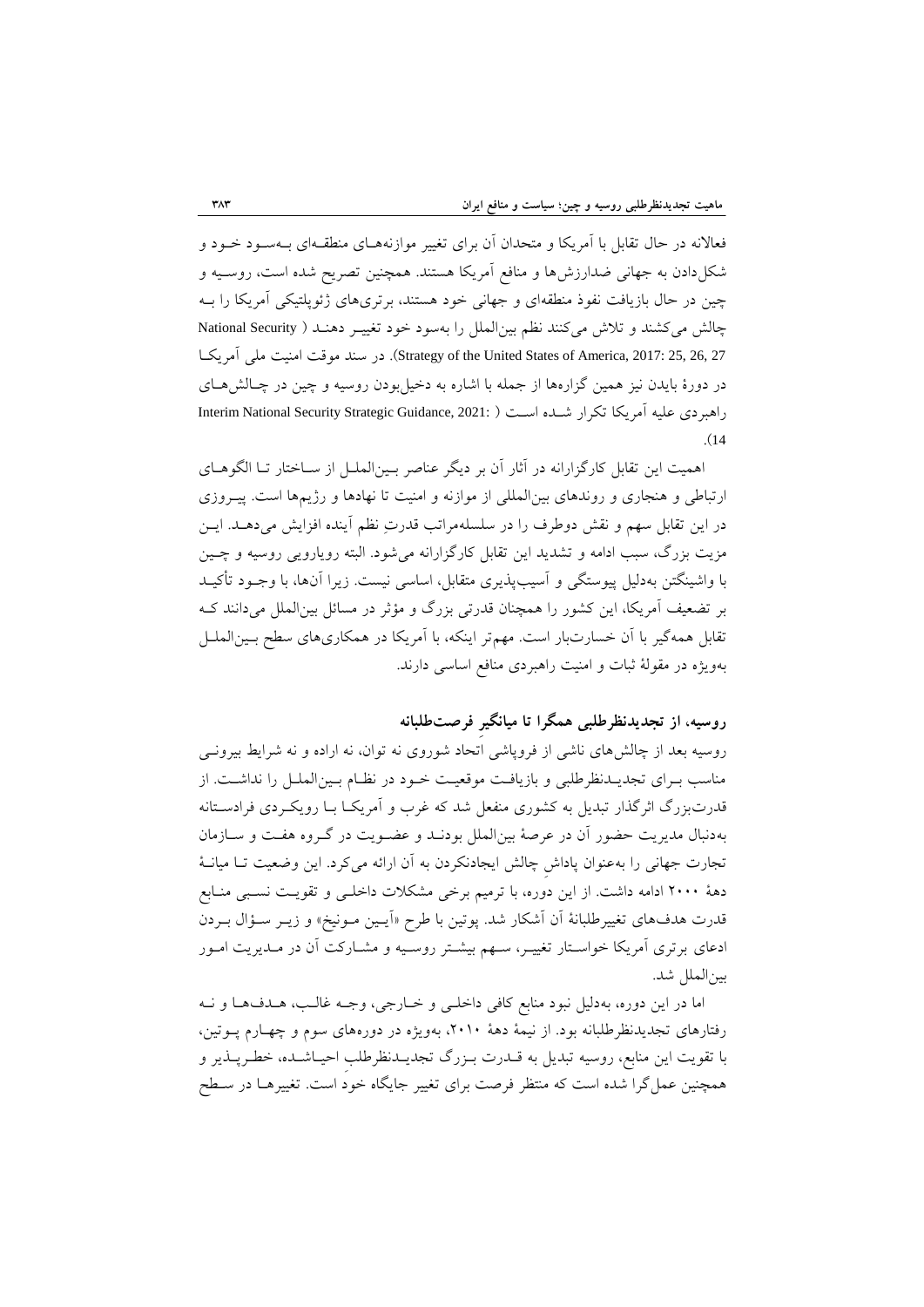نظام، بهويژه تضعيف تدريجي موقعيت برتر آمريكا عامل مهمی است كه شرايط برای رفتارهای تجدیدنظرطلبانه روسیه را بیشتر مهیا میکند. مسکو با تأکید بر پایان نظم هژمونیک و تغییــر در موازنههاو کالن نظام، بر سهم بیشتر خود در نظم آيفده تأکید دارد. در هبان حال، بلا رويكلرد واقع گرايی و اعتقاد به رقابت دائم قدرت، معتقد است بايد فعالانه و مبتكرانه بـرای ايــن تغييــر جنگيد. بر اين اساس، هرچنـد اقـدامهـاي نظـامي آن در گرجسـتان (٢٠٠٨) و حتـي اوکـراين (٢٠١۴) را بتوان واکنشی به رويكرد تهـاجمی غـرب و آمريكـا دانسـت، امـا اقـدام در سـوريه (٢٠١۵)، حمايت سياسی از ايران و فروش اس ۴٠٠ بـه ترکيـه بخشـی از تغييرخـواهی فعـال کرملین هستفد.

اين اقدامها بدون واکفش نبوده است. آمريكا بهعفوان قدرت مسلط و حافظ وضل موجلود مهار و بازدارندگی را در قالب فشارهاو سیاسی، اقتصادو، نظامی، اجتبلاعی و رسلانه او علیله روسیه به کار گرفته است. گسترش ناتو به شرق، استورار سپر ضدموشكی، انوالمهاو رنگی و تشويق واگرايی در حوزهٔ «سی آی اس»، اخلال در روابـط روسـيه بـا متحـدان آن، تحـريـمهــاي اقتصادو و تالش براو انزواو سیاسی مسكو از اين جبلله انلد )256 :b2019 ,Noori). هبراهلی اتحاديۀ ارودا با اين فشارها سبب قفویتنداشتن، تفش و رقابت در روابلط مسلكو و بروکسل شـده اسـت (413 Attar and Tajmiri, 2019: 413). در ايــن زمينــه، تــلاش آمريكــا و غــرب بــراي امنیتی سازی و تهدیدسازی از روسیه همچنان ادامه دارد. از جمله در بیانیۀ نشست سال ۲۰۲۱ سران ناتو، با بزرگ $\omega$ نمايی مخرببودن روسیه تصريح شده است که اين کشـور تهديــدی بــرای امنیت اروآتلانتیكی است و به نقـض ارزش۵مـا، اصـول، اعتمـاد و تعهـدهای توافــقشــده بــین دوطرف ادامه میدهد )2021 ,Communiqué Summit Brussels).

در مقابـــل ايــــن فشــــارهای سیســـتمی، روســـيه ســـه راه حـــل داشـــته اســـت: ١. تســـليم و صرفهنظرکردن از تجديدنظرطلبي؛ ٢. تجديدنظرطلبي فعـال، امـا محاسـبهشـده و مبتكرانـه؛ ٣. تجديدنظرطلبي تهاجمي و اساسي. مسكو با توجه به محدودة محدود منابع خـود رويكـرد دوم را در پیش گرفته است. البته تجدیدنظرطلبی دورهٔ اول روسیه (بعد از فروپاشـبی تـا نیمـهٔ دهـهٔ 2010) را بايد از نوع همگرا دانست. دليل اين موضوع، كمبود منـابع «بـرون نظـام» و همچنـين ارتباطات روسیه در قالب گفتمان اروآتلانتیکگرایی با «نظام» غرب0محور از سـوی دیگـر بـود. روسیه در اين دوره نسبت به فشارهای واردشده از سوی قدرتهای مسلط بر نظام آسیبپــذیر بود. از آنجا که منابع خود را از همین نظام دریافت میکرد، مخالف تغییرهای بنیـادی و موافـق حوظ نظم موجود بود.

اين رويكرد در دورهٔ سوم و چهارم پوتين تغيير يافته است. از دلايـل ايـن تحـول افـزايش منابع «خارج نظام» روسیه است که سبب شده است تجدیــدنظرطلبی آن از همگــرا بــه میــانگیر تغییر یابد. وجود این منابع به مسكو امكان ارتباط و ائتلافسازیهای خارج نظام در حوزههای مختلف را داده است و از اين راه توانسته تجديدنظرطلبي را کم هزينهتر و با جسارتتر دنبال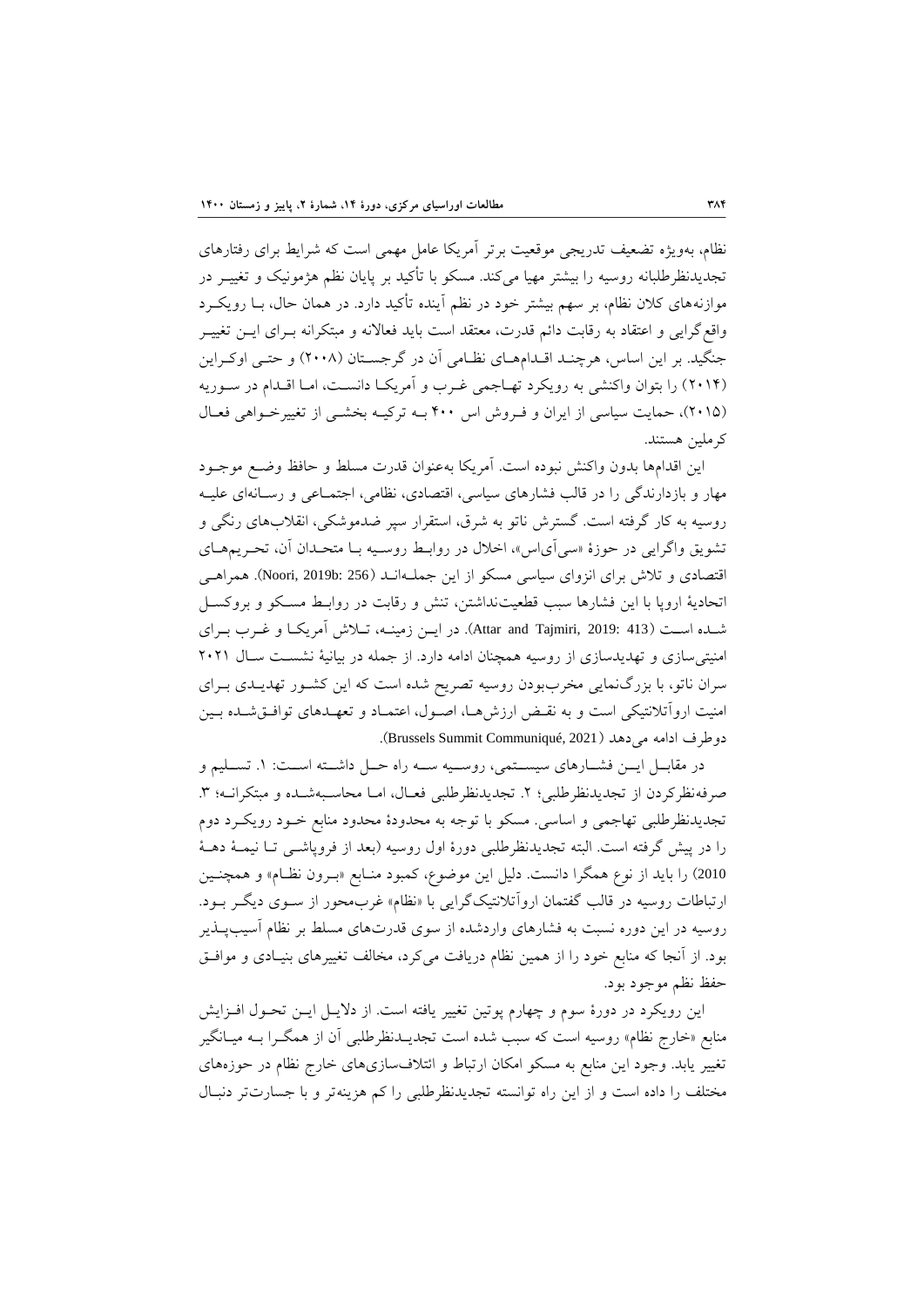کفد. ارتباطات سیاسی و اقتصادو آن با چین در سفس بینالبل و محورسازو در خاورمیانه دو نمونه در اين زمينه است. در اين شرايط، از اثرمندى فشار قدرتهاى مسلط بر نظام بر روسـيه کاسته شده است و اين را در کماثربودن تأثیرهاو تحريبی بر مسكو میبیفیم.

با وجود منابع و ارتباطاتِ «خارج نظام» و کاهش وابستگی به قدرتهای مسـلط بـر نظـام، کرملین همچنان متمایل به تغییرهای بنیادی در وضع موجود نیست، زیرا حتی در دورهٔ چهـارم پوتین نیز سطح بالای آمیختگی آن با نظم موجود حفظ شده است و این کشور بخش زیادی از منابع خود را از اين نظم میگیرد. بنابراين متمايل به تجديدنظرطلبی قاعدهمنـد و مقبـول سـازی اقدامهاو تغییرطلبانۀ خود است. در اين رابفه تأکید مكرر مسكو يک نبونله اسلت کله محلور تحولات و تغییرها در عرصۀ بینالملـل را منشـور سـازمان ملـل مـیدانـد. همچنـین بایـد بـه محدويتهاى موضوعى و ساختارى قدرت روسيه در عرصۀ بين الملـل بـهويـژه ضـعف تـوان اقتصادی در مقايسه با آمريكا و اروپا توجه داشت كه قدرت مانور آن را در عرصـۀ بـينالملـل کاهش میدهد )347 2021: Karami). بر اين اساس، هرچفد رويكرد روسلیه از زيرسیسلتبی بله سیستمی تغییر کرده است، به محدودیت منابع خود آگاه و در تجدیــدنظرطلبی خــود عملگــرا، محافظهکار و فرصت طلب است. بنابراين وارد تقابل مستقيم بـا قــدرت هـاي مسـلط بـر نظـام (آمريكا) نمی شود و حتی تمايل خود به همكاری با آنها در برخی موضوعهـا از جملـه ثبـات راهبردو را آشكارا نشان میدهد. در هبین رابفه، دوتین در اولین ديدار با بايدن تأکید کرد کله روسیه و آمریکا، با وجود برخی اختلافها، مسئولیت مهمی در حفظ ثبـات راهبـردی جهـان Путин: на России <sup>и</sup> США Лежит Ответственность за Стратегическую ( دارنللد .)Стабильность в Мире, 2021

| رویکرد به نظم و نیروهای<br>طرفــــدار حفــــظ وضـــــع                                | موقعیت «میان <sub>ف</sub> »/<br>دسترسی به منابع | دسترسی/<br>بسسه منسسابع             | دورهٔ زمان <sub>ی</sub>                  | نوع تجديدنظرطلبي            |
|---------------------------------------------------------------------------------------|-------------------------------------------------|-------------------------------------|------------------------------------------|-----------------------------|
| موجود                                                                                 | «خارج نظام»                                     | «دروننظام»                          |                                          |                             |
| همراهي حداكثري                                                                        |                                                 |                                     | بعد از فروپاشــی<br>تــا نيمــهٔ دهـــهٔ | تجديسسدنظرطلبي<br>همگرا     |
| همراهــــــــــى نســـــــــبى،<br>تغييرخـــــــــــــــــواهي<br>فرصتطلبانه و عملگرا | متوسط                                           | متوسط<br>$\alpha$ $\alpha$ $\alpha$ | دورههای سوم و<br>چهارم پوتين             | تجديــــدنظرطلبي<br>ميانگير |

جدول ٢. تجدیدنظرطلبی میانگیر فرصتطلبانۀ روسیه

Source: (Author)

قید وصفی فرصتطلب اشاره به خطرپذیری روسیه در پیگیری تغییرهـا دارد، زیــرا نسـبت بــه چین ارتباطات «درون نظام» کمتری دارد. پس تغییرها برای آن کمتر خسارتبار است. از ایس نبونهها اقدام نظامی روسیه در سوريه است که در آن مسكو با فرصتطلبی راهبردو توانسلت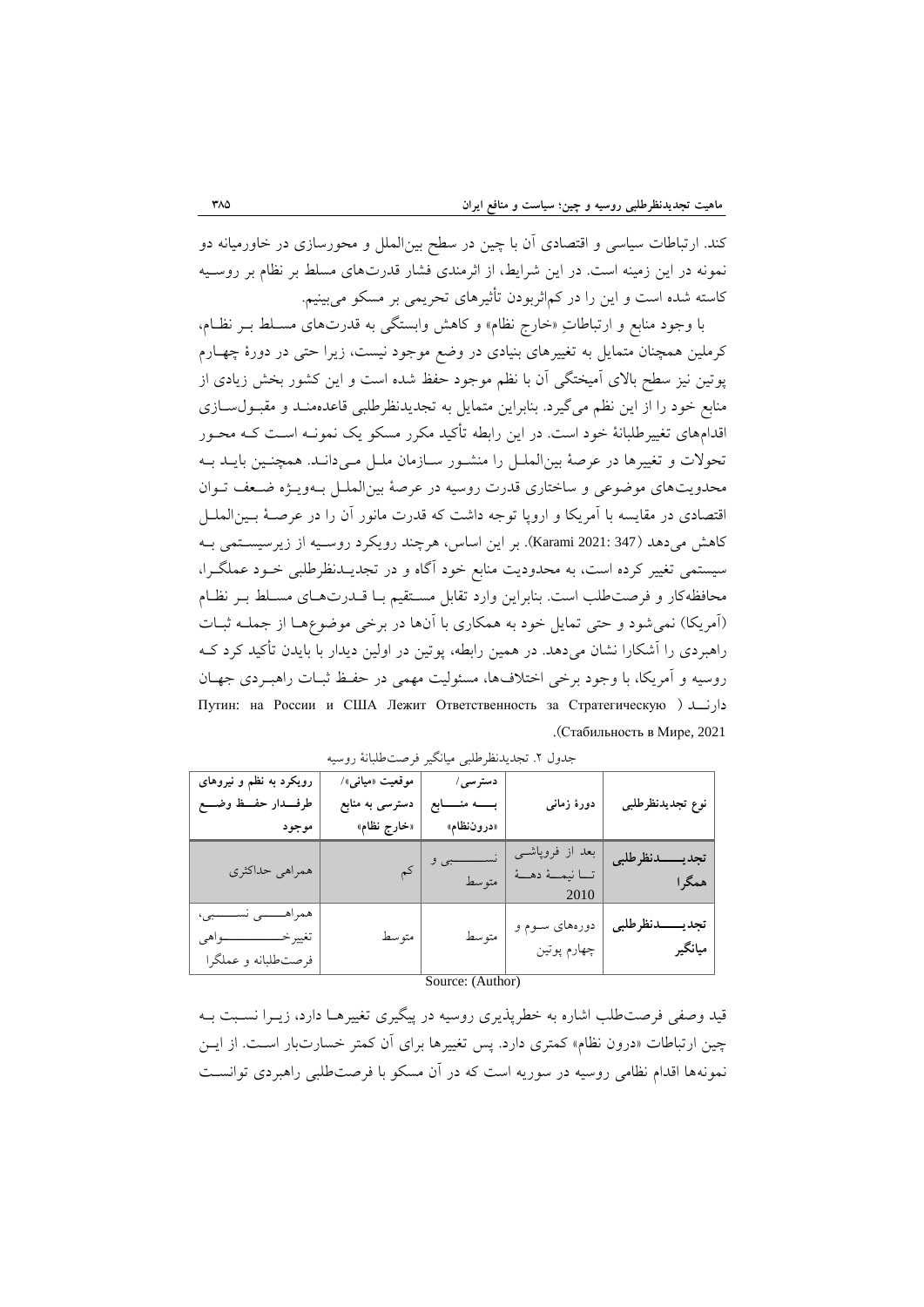از اين بحران براو خود فرصتی در خاورمیانه و عرصۀ بینالبل بسازد و تغییرهايی در آرايلش قدرت در خاورمیانه بدهد که چندان مطلوب آمریکـا نیسـت. تجدیــدنظرطلبی فرصــتEطلبانــه مترتب بر رويكرد چندوجهی در استفاده از ابزارهای مختلف در موقعیتهای متفاوت است مانند کاربست ابزار نظامی در گرجستان، اوکراين، سوريه، ارتباط راهبردي با چين، کمکهاي نظامی به ايران و ترکيه، نهادسازی در سی آیاس، حملهها و اقدامههای سـايبری عليـه اروپـا و آمريكا. در اين چارچوب روسيه میكوشد از رقابت و تنش ميان چين و آمريكـا، شـكاف بـين آمريكا و ارودا، اختالف در گروه ناتو يا در اتحاديۀ ارودا بهسود خود اسلتواده کفلد، وللی مهلم اينكه با رويكردی عملگرا اقدام عملی تجديدنظرطلبانه را تا قبل از آستانۀ رويارويی مستقيم بـا قدرتهای مسلط بر نظام پیش میبرد.

# **چين از تجدیدنظرطلبی همگرا تا ميانگير عملگرا**

تجديدنظرطلبي چين نيز با تحول همراه بوده است که مهمترين دليل آن افزايش منـابع «خــارج نظام» این کشور و تغییر وضعیت بینالمللی است. چین از دهۀ ۱۹۷۰ تا سال های اخیر، راهبـرد ظهور مسالمتآمیز را در دستور کار داشت و تجدیــدنظرطلبی آن از نــوع همگــرا و در عمــل محافظهکار و مداراگر بود. زيرا مهمترين منابع و ارتباطات آن در «درون نظـام» قـرار داشـت و نسبت به فشارهای سیستمی آسیب پذیر بود. از آنجا که در این دوره منابع اصلی رشـد چـین از همین نظام تأمین می شد، از تغییرات، بهویژه تغییرهای اساسی حمایت نمیکرد. در عمل نیز بـر همراهی و حفظ روندها و نهادهـای اصـلی نظـام تأکیـد داشـت کـه نمونـهاش فعالیـت آن در چارچوب نهادهای اقتصادی برتون وودزی است. بر اين اساس، تغییرطلبی چین در ايـن دوره، قاعدهمند و به دور از چالشگری برای نیروی برتر نظام یعنی غرب بود.

تغییر راهبرد چین از ظهور مسالمتآمیز به بین|لملل گرایی فعال (166 :Yan, 2014) در دورهٔ شی جین پینگ و تأکید او بر تحقق «رؤیای چین» نقطۀ عطفی در تغییر رویکرد تجدیدنظرطلبانۀ اين کشور است. »رؤياو چین«، روايتی راهبردو است که بر گزارههاو تجديدنظرطلبانله مانفلد ضرورت تغییر رويكرد چین به جهان و رويكرد جهان به چلین تأکیلد دارد. ايلن سلفد، ضلبن اشاره به دورۀ خواري چین (نیمۀ دوم قرن نوزدهم و نیمۀ اول قرن بیستم)، قرن بیسـتم را قــرن احیای چین میداند (Allison, 2017). اين روايت با تأکید بر منـابع قــدرت نــرم ماننــد تــاريخ و فرهنگ و منابع سخت مانند اقتصاد، پیشران مفهوم مهمی در جهت تلاش بــرای تغییــر جایگــاه بین المللی یكن است (Ferdinand, 2016: 942).

در عمل نیز پكن توانسته است موقعیت خود را از یک قدرت منطقهای بـه جایگـاه قــدرت بزرگ ارتقا دهد و با جديت در پي موقعيتهاي بهتر باشد. در اين روندِ رو به رشد، به «رؤياي جهانی» نه «رؤياي چيني» تأکيد می شود (250 .Callahan, 2016: در اين زمينه، چــين عــلاوه بــر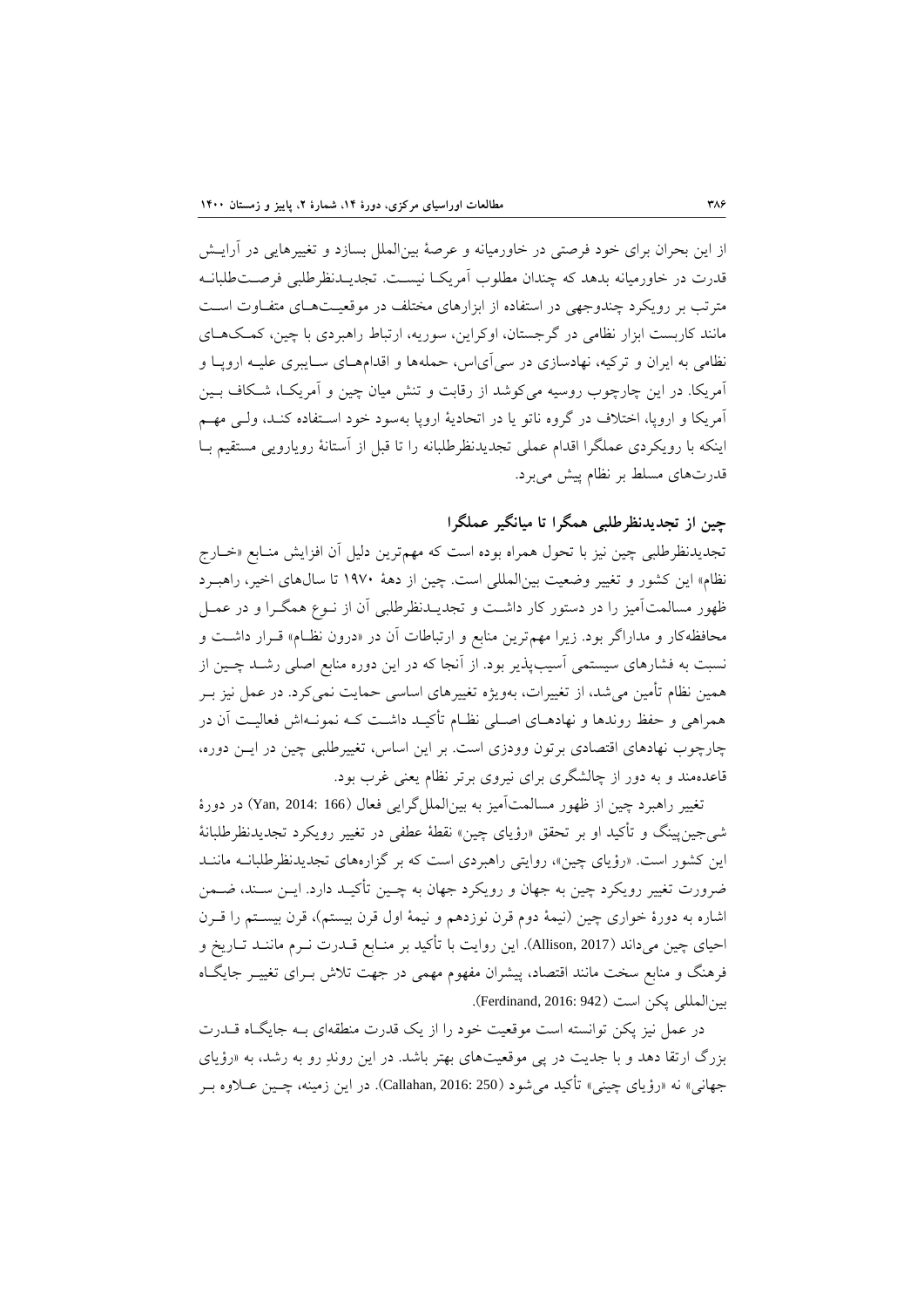تقويت منابع «درون نظام» مانند تقويت نفوذ در حوزهٔ فناوریهای نوين، تجـارت بــین|لملــل و نهادهای مالی بین المللی، منابع «خارج نظام» خود را نیز تقویت کرده است. از مهـم تـرین ایـن منابع ابرطرح «کمربند و راه» است که با درگیرکردن بیش از ۱۲۰ کشور و سازمانهای مختلف در پی تغییر و تعریف الگوهای جدید ارتباطی (غیرغربی و آمریكایی) است.

افزايش قدرت چین با تمايل اين کشور به نقش يابی بيشتر در عرصۀ بينالملل همراه است. در عمل نیز پكن در حال ترجمۀ توان اقتصادی خود بـه نفـوذ سیاسـی اسـت و هـماكنـون بـا جسارت بیشتری در اين عرصه ظاهر می شود. از جمله می توان به تحريم برخمی شـرکتهـا و شخصيتهايی آمريكايی يا متحدان آمريكا، توافقهای راهبردی با كشورهای مختلـف از جملـه همزمان با بزر ترين دشبن و متحد آمريكا در خاورمیانه يوفی ايران و عربسلتان اشلاره کلرد. واکنش سخت واشینگتن به فزايندگی قدرت چین خود اعترافی بـه مسـئلهبودن ايـن موضـوع است و اینکه آمریکا رخداد آن را همزمان با قبض موقعیت خود میداند. به همین دلیل، مشـابه روسیه، مهار و بازدارندگی علیه دكن را بهکار بسته است.

از جمله می توان به تحريم شرکتهای چینبی از جملـه هـواوی، فشـارهای حـاکمیتی در موضوعهای هنککنگ، سینکیانگ و تايوان، اخلال در روابط چین و شريکهای تجاری آن در اروپا، تقويت نظامی در درياى چين جنوبی، ائتلافسازى عليه پكن و تخريب ابرطرح «يك کمربند و يک راه» اشاره کرد. اين رويکرد در نشست سال ۲۰۲۱ رهبران گروه هفت نمـودار شد که در آن ضبن تأکید بر تهديدبودگی نووذ اقتصادو چلین، در ملورد طرحلی 40 تريلیلون دلاری برای ساخت مجموعهای زیرساختی جهانی تا سال ۲۰۳۵ در مقابل طرح «کمربند و راه» توافق شد (2021 G7 Rivals China with Grand Infrastructure Plan,). از ابعاد سیاسی ایــن فشــار نیز میتوان به بیانیۀ پایانی نشست سال ۲۰۲۱ سران ناتو اشاره کرد که در آن از چین بـهعنـوان يک مسئلۀ امنيتی ياد شده است که با بلندپروازیهـا و رفتارهـای جسـورانۀ خـود بـرای نظـم بینالملل قاعدهمحور (غربی) و حوزههای مربوط با ناتو چالش سیستمی ایجاد می کند .(Brussels Summit Communiqué, 2021)

با اين شرايط، فشار سيستمی قدرتهای مسلط نيز عامل مهمـی در تغییـر تجديــدنظرطلبی چین از هبگرا به میانگیر است. در اين تحول، دكن امكان بیشتر و کمهزيفهترو براو اقدامهاو تغییرخواهانه کرده است. اما این مسئله بـه معنـی دسـت بـاز آن بـرای تغییـر نیسـت. بـهدلیـل پیوستگی چین با نظم موجود و با قدرتهای مسلط بر آن تغییرهای اساسی بـرای آن پرهزینــه است. چنین تحولی با اخلال در ارتباطات و منابع «درون نظام» چین، سبب چالش به مهم تـرین عنصر قدرت آن يعنی اقتصاد می شود. اين درآميختگی و آسيبپذيری، دليل مهم تمايل پكن به حوظ ثبات اين نظم است. از اين ديدگاه، با توجه به تأکید چین بر تجارت آزاد و کاهش نظلام تعرفه، حتی می توان گفت اين کشور در حوزهٔ اقتصاد از آمريکا نيز ليبرال تـر اسـت. بــا وجــود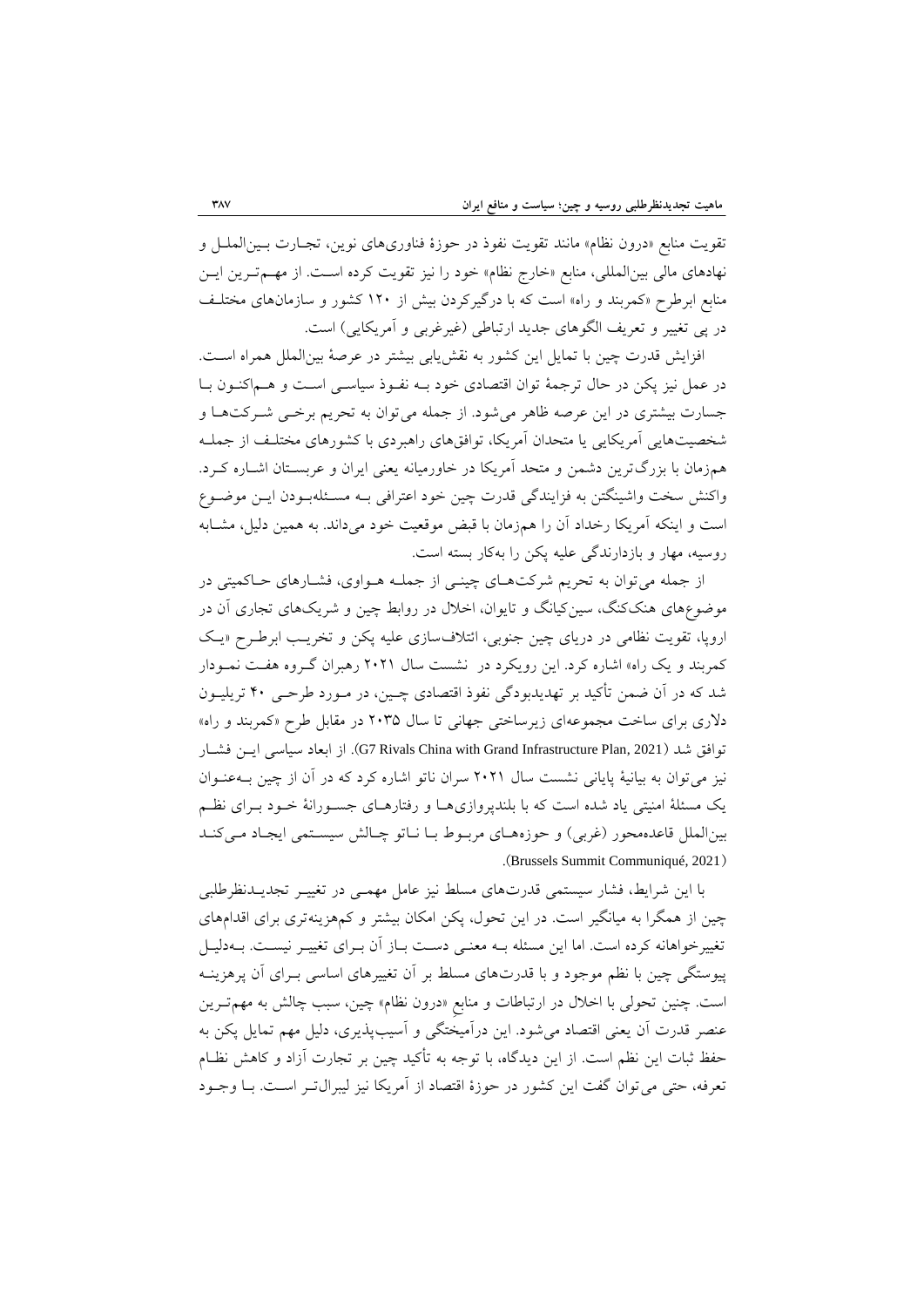اين، تجديدنظرطلبی چین را میتوان رژيبی دانست. به اين بیان که در يک حوزه، حافظ وض موجود (اقتصاد) و در حوزهٔ دیگر، مدافع تغییر وضع موجود (سیاسی و ارزشی) است.

| رویکرد به نظم و نیروهای<br>هوادار حفظ وضع موجود                    | موقعیت «میان <sub>ی</sub> » ⁄<br>دسترسي به منابع<br>«خارج نظام» | دسترسی/ دسترسـی<br>به منابع «درون نظام» |                                                               | نـــــــــــــــــــــوع  <br>تجدیدنظرطلبی |
|--------------------------------------------------------------------|-----------------------------------------------------------------|-----------------------------------------|---------------------------------------------------------------|--------------------------------------------|
| همراهي حداكثري                                                     | کم                                                              | ً  <br>  نسبى و متوسط                   | تجدیـــــدنظرطلبی  از دههٔ 1970 تا نیمــهٔ  <br>همگرا         |                                            |
| همراهـــــــــى نســــــــبى،<br>تغییرخواهی قاعـدهمنـد و<br>عملگرا | بەنسبت زياد                                                     |                                         | تجدیـــــدنظرطلبی <mark>دورهٔ ریاست جمهوری </mark><br>میانگیر |                                            |

جدول ٣. تجديدنظرطلبي ميانگير عملگراي چين

Source: (Author)

از اين ديدگاه، در تجديدنظرطلبي ميانگير چين، در يکسو تعامل با نظام و قدرتهای مسلط و تمايل به ادامۀ استفادۀ حداکثري از نظم موجود و در سوی ديگر، تأکید بر تغییرهای تدريجي و قاعدهمند ديده می شود. بنابراين پكن در عین اصرار بر تغییر، موافق تغییرهـای اساســی در نظــم موجود، حتی در موقعیت قدرت برتر آن يعنی آمريكا نیست. انتخاب رويكردی دوگانه به چنـد دلیل است: نخست، توان چین هنوز به سطحی نرسیده است که بتواند قاعدهساز باشد یا قواعـد موجود را ناديده بگیرد. دوم، استبرار توويت قدرت اين کشور بهشدت وابسته به نظلم موجلود است. در مقابل، بهدلیل پیوستگی متقابل نظام و قدرت یا قــدرتهـای مسـلط بـر آن بـا چــین، محدودسازو اساسی و اعبال فشارهاو سیستبی غیرمحاسبهشده بر آن مبكن نبوده است و در صورت اجرا می تواند با ايجاد چالش راهبردی برای آنهـا نیـز پرهزينـه باشـد. ايـن مهـم کـه سیاستهای چین چندان غیر قابل قبول نیست و توان کاربست منـابع خـارج نظـام را دارد نیــز فشار به يكن را مشكل میكند. نمود اين مسئله را در تمايل سياسی و اقتصادی قارهٔ آفريقـا بــه چین از جمله در آرای مخالف این قاره به قطعنامههـای حقـوق بشـری علیـه چـین مـی.بینـیم .(Piccone, 2018: 14)

**رویکرد و منافع ایران در مورد تجدیدنظرطلبی روسيه و چين** 

ايران بهدليل شرايط خاص سياست خارجي و وضعيت منطقهاي و بين المللی خود از متغيرهاي سطح بین|لملل از جمله روابط قدرتهای بزرگ بهويژه میان روسیه، چین و آمریکـا تأثیریــذیر است. اين تأثير در کشاکش تأکيد آمريکاي بايدن بر «فشار هوشمند» و ادامۀ «فشـار حــداکثري» و در مقابل اصرار تهران بر بازدارندگی فعال از جمله با توسعۀ روابط با روسـیه و چــین بیشــتر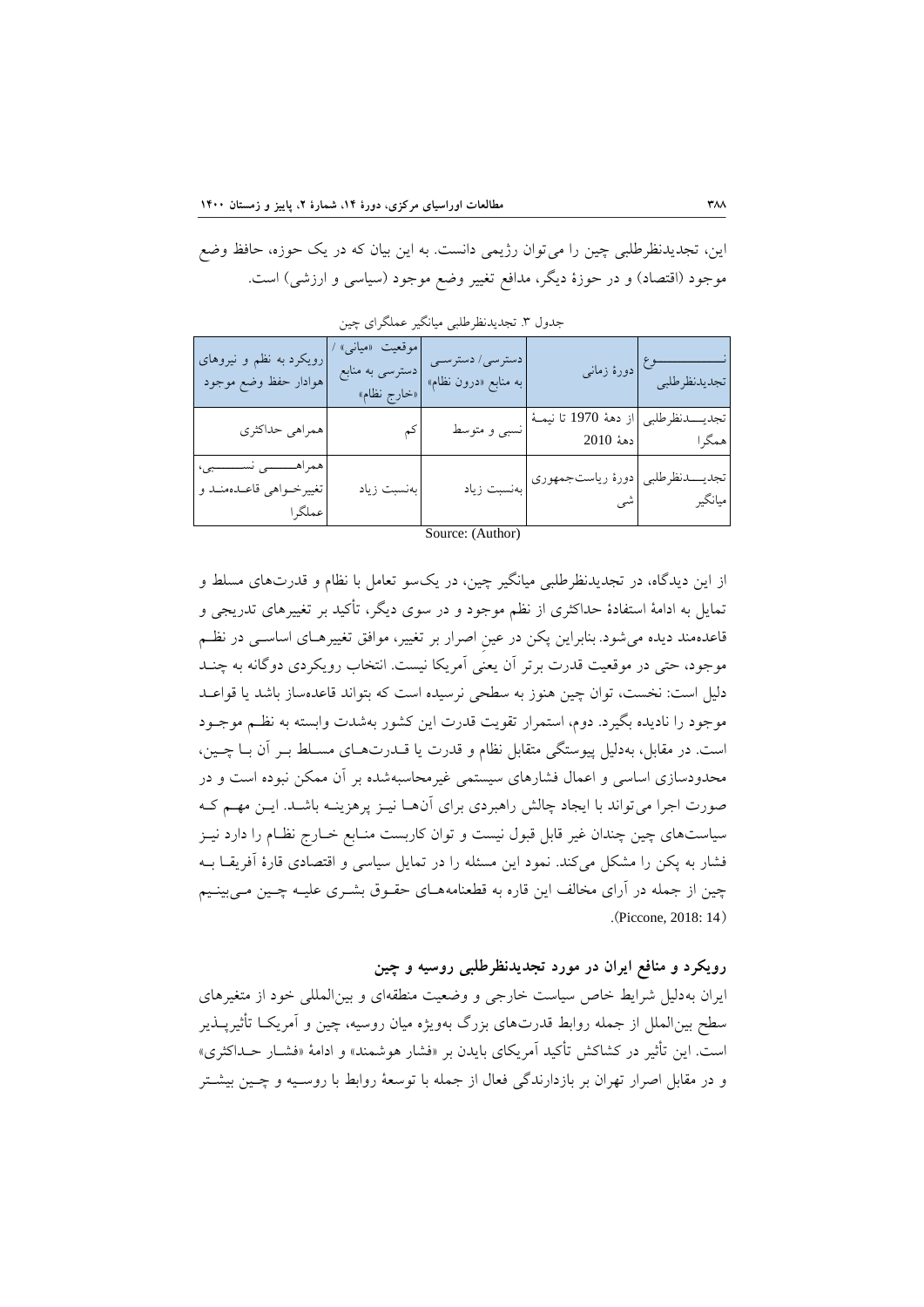نیز شده است. در اين زمیفه، ايران بهويژه بود از هبكلارو نظلامی در سلوريه روابلط خلود بلا مسكو را گسترش داده و بهدنبال توافق راهبردو بلفدمدت با اين کشور است. در سلوو ديگلر، امضاو توافق راهبردو 25 ساله با چین نیز نشانۀ ارادة تهران به گسترش روابط با چلین اسلت. پذيرش عضويت ايـران در سـازمان شـانگهای در شـهريور ۱۴۰۰ را نيـز مـیتـوان نمـودی از همراهی برای تعامل چندوجهی با مسكو و پكن دانست (247 :Noori, 2019a). اين تحرکها بـر پیچیدگی روابط ایران با قدرتهای بزرگ افزوده و تأثیرپذیری تهران از وضعیت روابط روسیه و چین با نظم بینالبل و آمريكا را بیشتر کرده است.

از اين ديدگاه، فهم چيستی تجديــدنظرطلبی مسـكو و پكــن و پيامــدهای آن بــرای ايــران دراهبیت و برداشت نادقیق از اين موضلوع سلبب خسلارت خواهلد بلود. در برداشلت کللی، تجديدنظرطلبی روسیه و چین و تقابل آنها با نظم لیبرال و آمریکا بهسود ایران است و تهـران میتواند براو تحوق راهبرد بازدارندگی فوال خود از ظرفیتهاو مسكو و دكلن اسلتواده کفلد. اين موضوع بهطور کلی درست، اما سادهسازو آن و اين فرض درست نیست که ايران بله دلیل تجديدنظرطلبی مشابه با روسیه و چین با آنها در يک جبهه قرار میگیرد. اين فرض که تشلابه کاربست فشار و مهار از سوى آمريكا عليـه ايـران، روسـيه و چـين سـبب اشـتراک و حمايـت خودکار آنها از تهران می شود نیز نادقیق است. بر این اساس و به چند دلیل، فرض تابع یعنـی امكان «ائتلاف ايران، روسيه، چين» و «روابط راهبردي» تهران با مسكو و پكن دقیق نیست.

نخست، فرض برخی که تجدیدنظرطلبی روسیه و چین ساختاری و متمایـل بـه تغییرهـای اساسی در نظم موجود است درست نیست. همچنان که گفتیم ، تجدیدنظرطلبی این دو از نـوع میانگیر بوده است و مایل به تغییرهای اساسی و سریع نیستند. در این مورد، میتوان بــا رابــرت جرويس موافق بود که فهم اولیهای از جامعۀ امنیتــی میــان روســیه و چــین بــا آمريكــا مترتــب خسارتهای متقابل از تنش و مزايـای متقابـل از صـلح وجـود دارد (Jervis, 2002: 2). بـا ايـن ملاحظه، تجدیدنظرطلبی چین و روسیه قاعدهمند است و بـر بایسـتگی مقبولیـت بـین|لمللـی روابط و همراهی های خود با ايران تأکید دارند. بنابراين برخلاف برخمی ديـدگاههـا در ايـران، نبیتوان با فرض تشابه تغییرطلبی، انتظار حبايت دائم و هبهگیر آنها از تهران را داشت.

دوم، فرض تجدیدنظرطلبی اساسی روسیه و چین علیه کارگزاری آمریکا بـهوسـیلۀ تقابـل مستویم نیز دقیق نیست. اين تجديدنظرطلبی نیز، مانفد رويكلرد بله نظلم بلین البلل ، محلدود، عبلگرا و نسبی است. اين دو نسبت به آمريكا درک تهديد، دشبن، رقیب، هبكار و شلريک را همزمان دارند. بنابراين با وجود برخی اختلافها، تفـاهم راهبـردی میـان ايـن سـه بـه چشـم میخورد. میان روسیه و آمريكا در موهوم ثبات راهبردو از جبله در زمیفۀ کفتلرل تسللیحات و بحرانهای منطقهای همكاریهایی وجود دارد و نمیتوان منكر وجود تفاهم راهبـردی در میـان آمريكا و چين در زمينۀ ثبات اقتصاد بين|لملل شد (245 :2021 Ghani and Asgarian, 2021).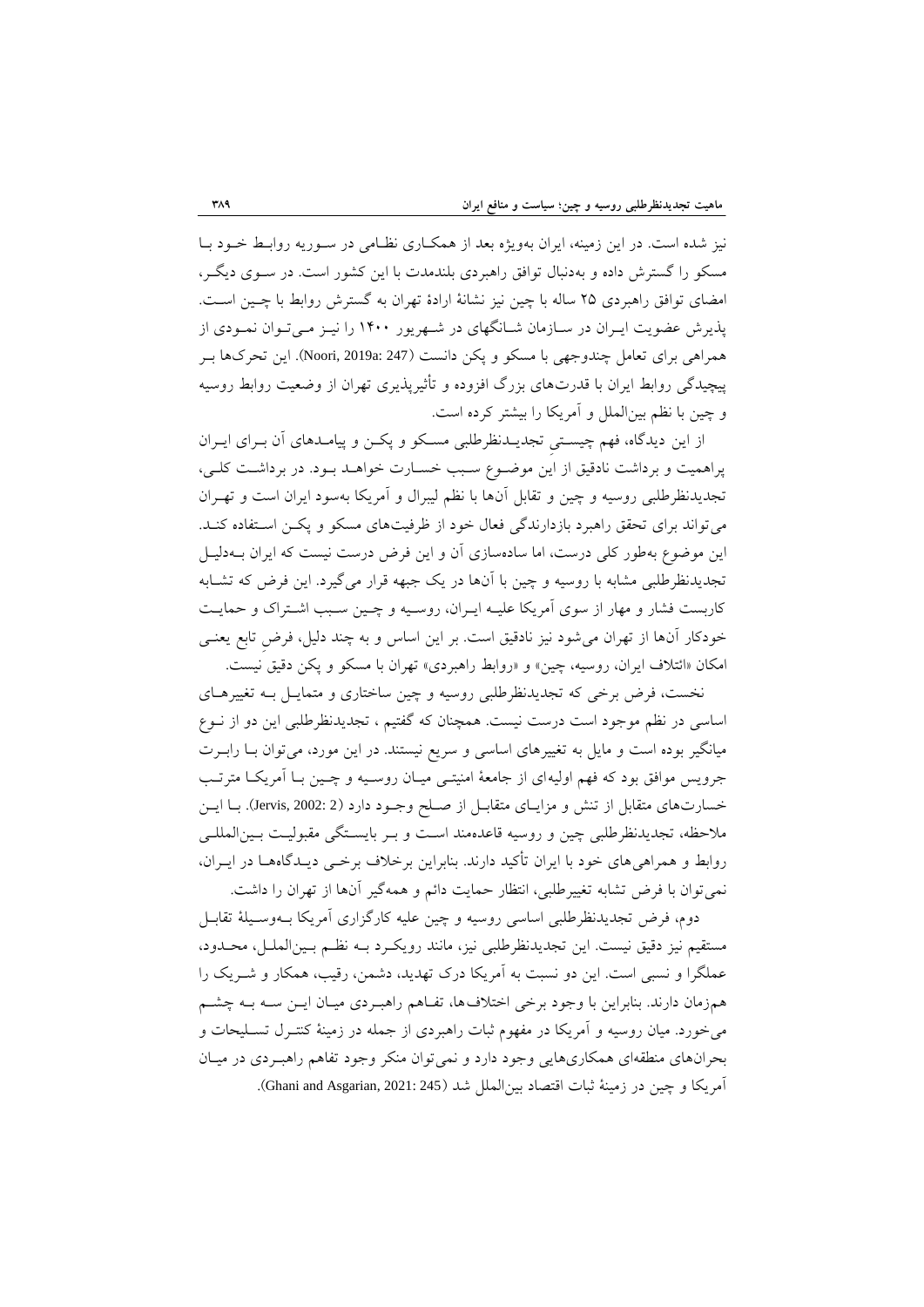مسكو و يكن آمريكا را رو به ضعف می دانند، اما موافق نیستند با مفهوم «افول آمريكا» كــه مورد تأکید برخی در ايران است. از نظر آنها مفهوم «تضعیف تدریجی موقعیت برتـر آمریکـا» درستتر است. مسكو و پكن آمريكا را همچنان قدرتی مؤثر در نظام بین الملل میدانند کـه تـا آيندهٔ پیش بینی پذیر تأثیر خود را حفظ خواهد کرد. بنابراین برخالافِ برخی فرضها در ايـران، خواهان تقابل مستقیم و بلندمدت با واشینگتن نیستند و میدانند تغییرهای اساسی در موقعیت آمريكا بهعنوان يكي از پايههای نظم موجود، میتواند ثبات و امنیت بینالملل و در پی آن منافع آنها را با چالش روبهرو کفد.

گاهی به اين فهم راهبردی نيز بیتوجهی میشود که آمريکا امنيت و ثبات راهبـردی بــدون روسیه و ثبات اقتصاد بین الملل بدون چین را ممکن نمیداند. واشینگتن مـیدانـد کـه بـهدلیـل کاهش منابع خود و وابستگی و آسیبپذیریهای متقابل نمیتواند هر فشـاری را بـه مسـکو و پکن وارد کند. در نتیجه، برخلاف برخی دیدگاهها در ایران، در کنـار تقابـل راهبـردی، تفـاهم راهبردی میان این سه نیز وجود دارد. بر این اساس، از برخی همراهی هـای روسـیه و چـین بـا ايران از جمله در مخالفت با تحريمها، با فشار حـداکثري بـر ايـران و رزمـايش هـاي مشـترک نظامی مانند آنچه در دی 1398 بین سه کشور در دریای عمان برگزار شد، نباید تفسیر گســنرده کرد. اين اقدامها، در حالت خوشبیفانه در جهت توسوۀ سیاست مففوهاو اين دو قلدرت و در حالت بدبینانه تاکتیکی برای افزايش برگههای چانهزنی در مقابل آمريكا است.

ديگر اينكه در روابط بلندمدت با روسیه و چـين و محاسـبه روی حمايـت آنهــا بايــد بــه سیالبودن شرایط توجه داشت که ممکن است سطح و عمق تجدیدنظرطلبی آنهـا را بــا تغییــر روبهرو کند. به بیانی، همچون گذشته از جمله در دورهٔ «بازشروع» روابط مسکو و واشـینگتن، امكان چرخش در روابط دوطرف وجود دارد و اين چرخشها میتواند بر توافقهاو راهبلردو بلفدمدت ايران با روسیه و چین تأثیر بگذارد. آشكار است روابط راهبردو آنها با واشیفگتن بر تعاملات تاکتیکی با ايران برتری دارد. در اين رابطه نبايد احتمال توافق های جديد ميان روسـيه و آمريكا در مورد ثبات راهبردي يا تعميق «ارتباطات» اقتصادي چـين حـداقل بـا شـريک هـاي آمريكا از جمله اروپا را از نظر دور داشت. در صورت تحقق ايــن موضــوع، بــهطبـع از ســطح خطرپذيري آنها در حمايت و همراهی با ايران کاسته می شود.

#### **نتيجه**

با تضویف تدريجی موقویت برتر آمريكا و افزايش مراکز قدرت، نظم بینالبل وارد دورهاو از مشروعیتزدايی و تبرکززدايی شده و در دی آن فرصت براو تجديدنظرطلبان بیش از گذشلته فراهم شده است. روسیه و چین از مهمترین قــدرتهـای بـزرگ تجدیــدنظرطلب هسـتند کـه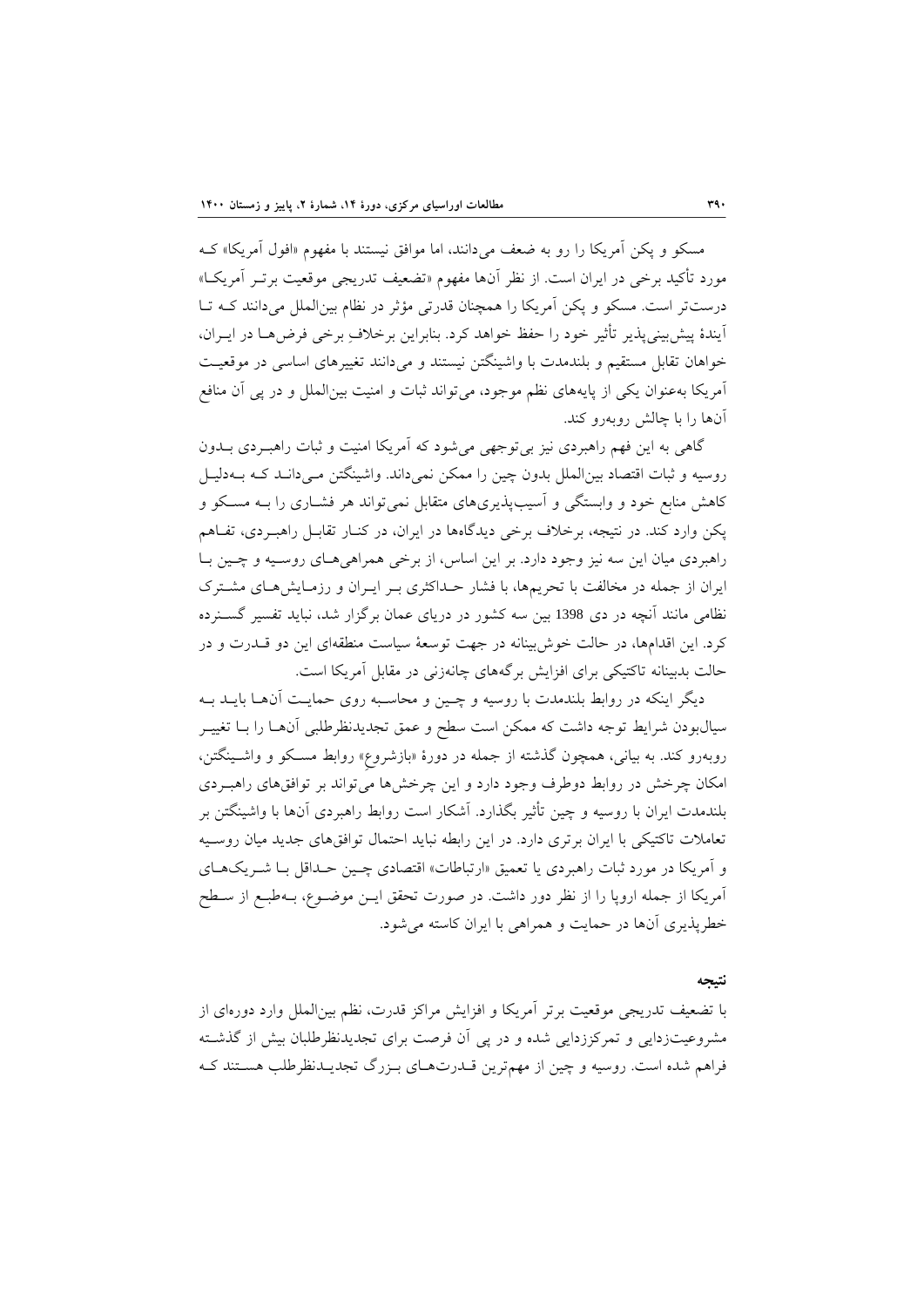افزايش منابع درون و خارج نظام به آنها جسارت بیشتری برای تقابل کارگزارانه با آمريکـا و غرب بهعنوان نیروی مسلط بر نظام و طرفدار حفظ وضع موجود داده است. این دو کشـور تــا يک دهۀ دیش بهدلی نبود مفاب »خارج نظام«، در دستۀ تجديدنظرطلبان هبگرا بودند و بهدلیل اینکه بخش مهم منابع خود را از «درون نظام» میگرفتند، مخالف تغییرهـای رادیکـال در نظـم موجود بودند. در سالهاي اخيـر بــا تقويــت منــابع «خــارج نظــام»، آنهــا بــهتــدريج بــهســوي تجديدنظرطلبی میانگیر متمايل شدهاند و امكان اقـدام بـه تغییرهـای بیشـتر و کـمهزينــهتـر را يافتهاند.

از آنجا که هنوز بخش مهمی از منابع اين دو در «درون نظـام» قـرار دارد، تجديــدنظرطلبي آنها نه معطوف به کلیت نظم موجود، بلكه مترتب بر نفی نسبی و تدریجی آمریكا و غــرب از برخی روندها و نهادها است. همچنین اینكه نـه اساسـی و بنیـادی، بلكـه تــدریجی، بخشــی و عملگرا است. دلیل اين رويكرد اين است كه نخست، در وضـعيت وابسـتگي و آسـيبپــذيري متقابل پیچیده با نظم موجود و قدرتهای مسلط بر آن قرار دارند. بـه همـین دلیـل، تغییرهـای بنيادي براي آنها خسارتبار است و دوم اينكه، می پذيرند با وجود برخی ضعفها، آمريكا بیشتر توان خود را حفظ کرده و تقابل بنیادی با آن نیز هزینهبر است. بر این اساس، روسـیه در زمینۀ ثبات و امنیت راهبردی و چین در زمینـۀ ثبـات اقتصـاد بـین|لملـل بـا واشـینگتن تفـاهم راهبردی دارند که سبب دوری آنها از تقابل رادیکال می شود.

با اين مالحظه، برخی ذهفیتها در ايران در مورد ايفكه تجديدنظرطلبی ايلران بلا روسلیه و چین مشابه است و اين شباهت مبنايی برای روابط بلندمدت و دريافت حمايت دائـم از مسـكو و پكن است، دقیق نیست. در پی این، گزارههـایی چـون «ائـتلاف ايـران، روسـيه و چـين» يـا «همكاري راهبردي» ميان ايران با روسيه و چين نيـز نـادقيق اسـت. بـرخلاف ايـن فـرض هـا، تجديدنظرطلبی مسكو و پكن معطوف به كليت نظـم موجـود يـا حـذف آمريكـا از سياسـت بینالملل نیست و در اصل چنین توانی ندارند. آنها از روندهای جاری در نظـم موجـود بهـره میبرند، در نتیجه ثبات بین الملل برای آنها پراهمیت است. بـه همـین دلیـل، در تعامـل بـا نیروهای ضدنظام يا ضدآمريكايی از جمله ايران احتياط میکنند و نمی خواهند روابط با تهـران سبب اخالل در روابط »درون نظام« آنها شود. بیتوجهی به اين واقویلت هلا، در شلرايفی کله ايران در تالش براو گسترش روابط با مسكو و دكن است، مبكن است خسارتبار باشد.

#### **References**

Allison, Graham (June 1, 2017) "What Xi Jinping Wants, The Atlantic". **The Atlantic,** avalibale at: https://www.theatlantic.com/international/ archive/2017/05/what-china-wants/528561/ (Accessed on: 11/2/2021)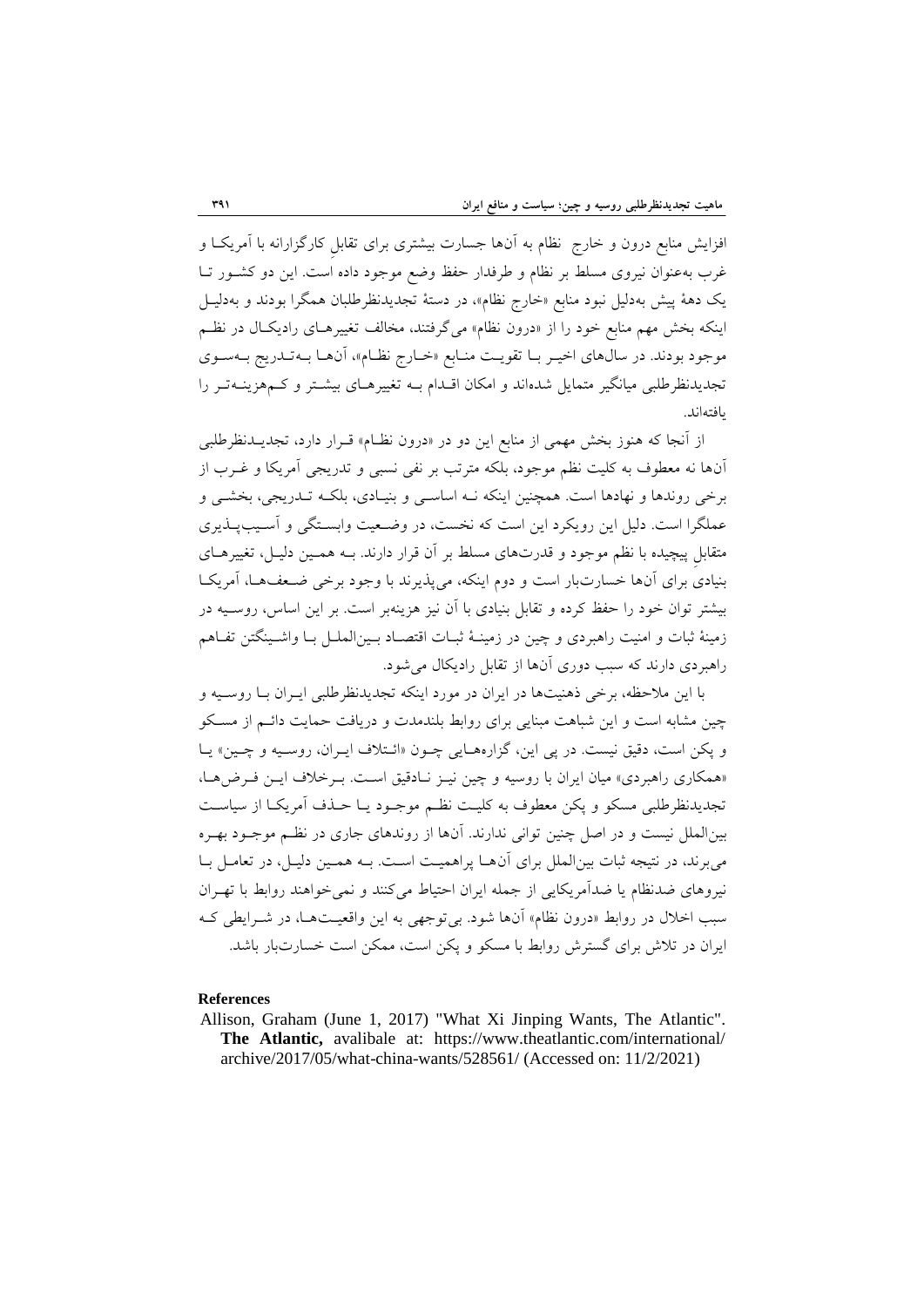- Allison, Roy (2019) "Russian Revisionism, Legal Discourse and the 'Rules-Based' International Order", **Europe-Asia Studies**, Vol. 72, No. 6. pp 976-995 (https://doi.org/10.1080/09668136.2020.1773406).
- Attar, Saeed and Tajmiri, Marzieh (2019) "Game Theory and the Ups and Downs of Russian-European Relations in the New Millennium", **Journal of Central Eurasia Studies**, Vol. 12, No 2, pp 399-417 (https://doi.org/10.22059/JCEP.2019.264783.449791) [in Persian].
- "Brussels Summit Communiqué" (June 14, 2021), avalibale at: https://www.nato.int/cps/en/natohq/news\_185000.htm (Accessed on: 30/6/2021)
- Callahan, William A. (2016) "China 2035: from the China Dream to the World Dream". **Global Affairs**, Vol. 2, No 3, pp. 247-258 (https://doi.org/10.1080/23340460.2016.1210240).
- Chegnizadeh, Gholamali (2008) "While in China Reborn: Snạrywhạy Likely", **Public Law Research Journal**, Vol. 9, No. 23, pp. 7-40 [in Persian].
- Chen, Zhimin and Zhang, Xueying (2020) "Chinese Conception of the World Order in a Turbulent Trump Era", **The Pacific Review**. Vol. 33, No. 3-4, pp 438-468 (https://doi.org/10.1080/09512748.2020.1728574).
- "China and the World in the New Era" (September 2019), **The State Council Information Office of the People's Republic of China**.
- Colgan, Jeff. D. (2019) "Three Visions of International Order", **The Washington Quarterly**, Vol. 42, No. 2, pp 85-98 (https://doi.org/ 10.1080/0163660X.2019.1621657).
- Cooley, A., Nexon, D. & Ward, S. (2019) "Revising Order or Challenging the Balance of Military Power? An Alternative Typology of Revisionist and Status-Quo States", **Review of International Studies**, Vol. 45, No 4. pp. 689–708 (https://doi.org/10.1017/S0260210519000019).
- Copelovitch, Mark & Hoboltb, Sara B. and Walter, Stefanie (2020) "Challenges to the Contemporary Global Order. Cause for Pessimism or Optimism?" **Journal of European Public Policy**, Vol. 27, No. 7. pp 1114-1125 (https://doi.org/10.1080/13501763.2019.1678666).
- Davison, Derek (January 23, 2018) "Mearsheimer and Bacevich on the Future of American Foreign Policy", **LOBELOG**, avalible at: https://lobelog.com/mearsheimer-and-bacevich-on-the-future-ofamerican-foreign-policy/ (Accessed on: 12/4/2021)
- DiCicco, Jonathan M. (2017), "Power Transition Theory and the Essence of Revisionism", **Oxford Research Encyclopedia of Politics**  (https://doi.org/10.1093/acrefore/9780190228637.013.311).
- Ferdinand, PETER (2016), "Westward Ho—The China Dream and "One Belt, One Road": Chinese Foreign Policy Under Xi Jinping", **International Affairs**, Vol. 92, No 4. pp 941–957 (https://doi.org/ 10.1111/1468-2346.12660).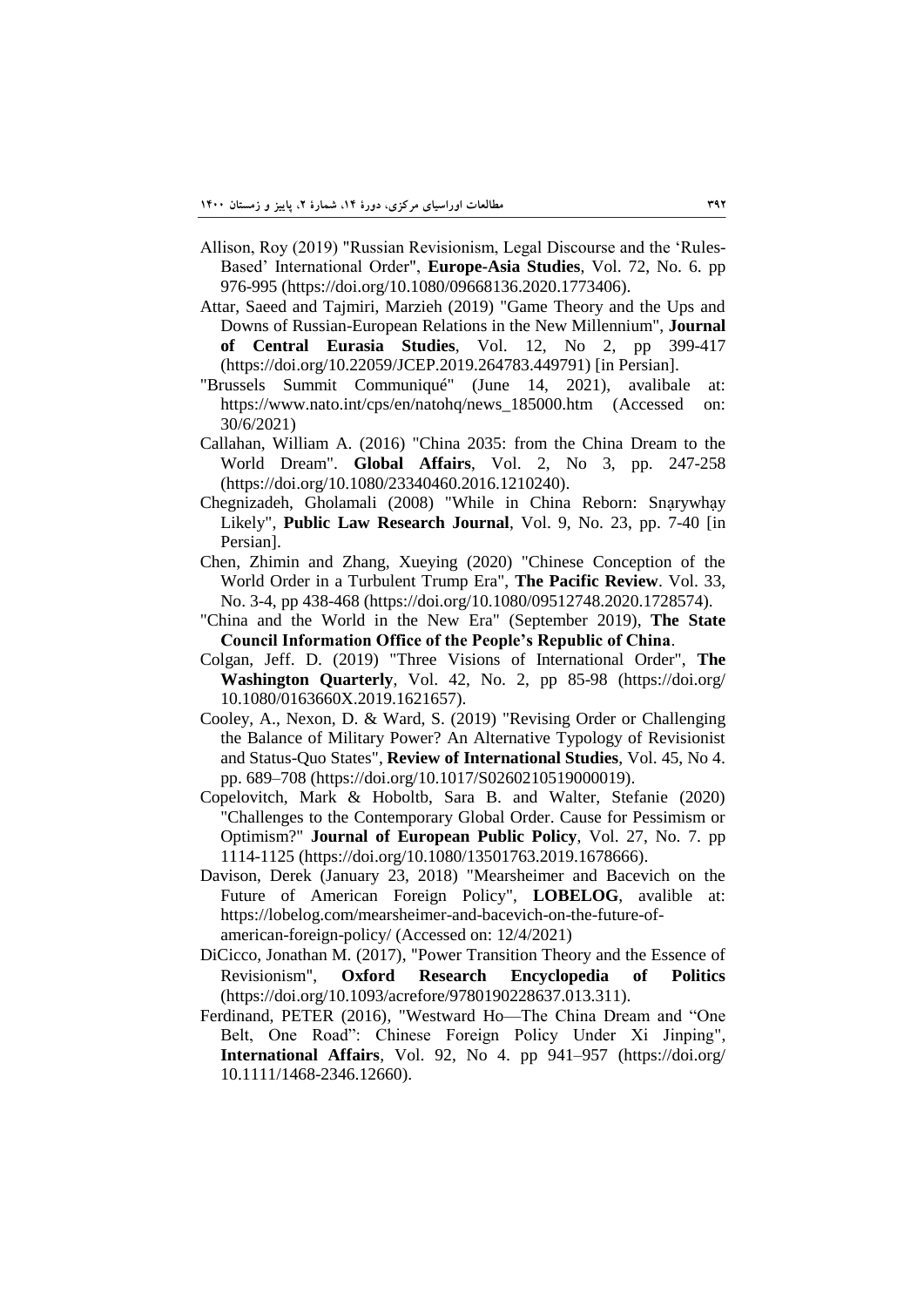- Flockhart, Trine (2020) "Is This the End? Resilience, Ontological Security, and the Crisis of the Liberal International Order", **Contemporary Security Policy**, Vol. 41, No. 2. pp 215-240 (https://doi.org/10.1080/ 13523260.2020.1723966).
- "Full Text: Remarks by Chinese President Xi Jinping at the Global Health Summit" (May 21, 2021), **Xinhua**, avalibale at: http://xinhuanet.com/ english/2021-05/21/c\_139961512.htm (Accessed on: 13/6/2021)
- Ghani, Parham and Asgarian, Abbasgholi (2021), "Barriers to the Formation of the Strategic Alliance between the Islamic Republic of Iran and Russia: Case Study, Iran-Russia Alliance in the Syrian Crisis", **Journal of Central Eurasia Studies**, Vol. 14, No. 1, pp. 229-249 (https://doi.org/10.22059/JCEP.2021.299709.449910) [in Persian].
- Goddard, Stacie E. (2018), "Embedded Revisionism: Networks, Institutions, and Challenges to World Order", **International Organization**, Vol. 72, No. 4, pp. 763-797 (https://doi.org/10.1017/S0020818318000206).
- Götz, Elias (2019) "Russia and the Question of World Order", **European Politics and Society**, Vol. 20, No. 2, pp. 133-153 (https://doi.org/ 10.1080/23745118.2018.1545181).
- "G7 Rivals China with Grand Infrastructure Plan" (June 13, 2021), **REUTERS**, avalibale at: https://www.reuters.com/world/g7-counterchinas-belt-road-with-infrastructure-project-senior-us-official-2021-06- 12/ (Accessed on: 19/7/2021)
- Heritage, Anisa and Lee, Pak K. (2020), "The Sino-American Confrontation in the South China Sea: Insights from an International Order Perspective", **Cambridge Review of International Affairs**, Vol. 33, No 1, pp. 134-156 (https://doi.org/10.1080/09557571.2019.1639622).
- Holslag, Jonathan (2014) "The Smart Revisionist", **Survival**, Vol. 56, No 5, pp. 95-116 (https://doi.org/10.1080/00396338.2014.962802).
- Hynek, Nik and Karmazin, Aleš (2020) "Contemporary Revisionism in the Multilayered Political Order: Operationalisation, Techno-Social Conditions, Dilemmas", **Europe-Asia Studies**, Vol. 72, No. 6, pp. 940- 954 (https://doi.org/10.1080/09668136.2020.1776222).
- Hynek, Nik and Střítecký, Vít (2020), "Political Revisionism: Old and New", **Europe-Asia Studies**, Vol. 72, No. 6, pp. 931-939 (https://doi.org/10.1080/09668136.2020.1782650).
- Ikenberry, G John (May 7, 2014), "The Rise of China and the Future of Liberal World Order", Transcript, **Chatham House**, avalibale at: https://www.chathamhouse.org/sites/default/files/field/field\_document/20 140507RiseofChina.pdf
- "Interim National Security Strategic Guidance" (March 2021). avalibale at: https://www.whitehouse.gov/wp-content/uploads/2021/03/NSC-1v2.pdf (Accessed on: 10/5/2021)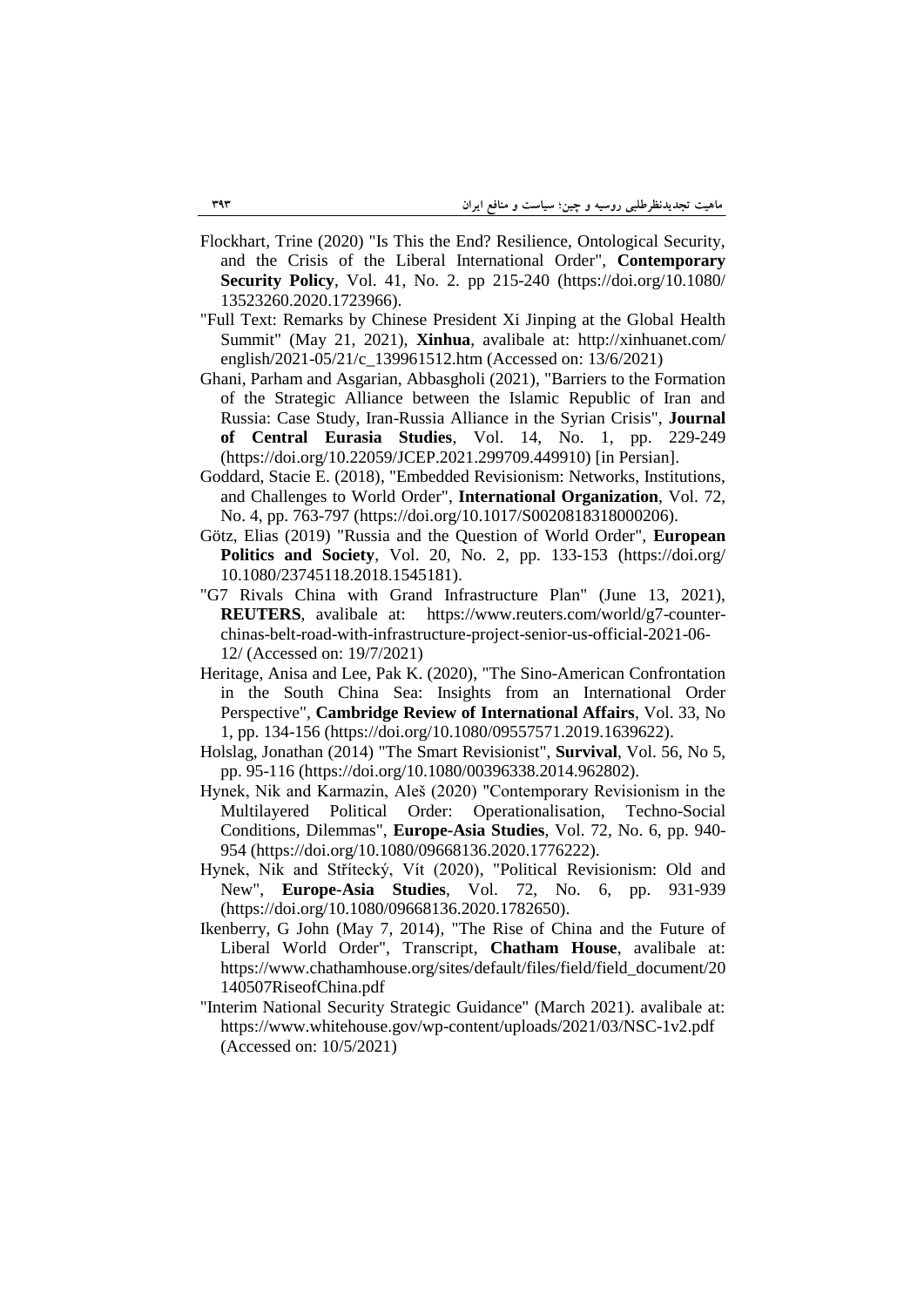- Jervis Robert (2002) "Theories of War in an Era of Leading-Power Peace", **American Political Science Review**, Vol. 96, No. 1, pp. 1-14 (https://doi.org/10.1017/S0003055402004197).
- Jones, Catherine (2020) "Contesting within Order? China, Socialisation, and International Practice", **Cambridge Review of International Affairs**, Vol. 33, No. 1, pp. 105-133 (https://doi.org/10.1080/09557571.2019. 1674781).
- Kaczmarski, Marcin (2019) "Convergence or Divergence? Visions of World Order and the Russian-Chinese Relationship", **European Politics and Society**. Vol. 20, No. 2, pp. 207-224 (https://doi.org/10.1080/23745118. 2018.1545185).
- Kanin, David B. (2019) "The Wests: Decline Management and Geopolitics". **European Politics and Society**. Vol. 31, No. 1, pp. 9-32 (https://doi.org/ 10.1080/09546553.2018.1555994).
- Karami, Jahangir (2021), "Russia and Rebuilding of its International Position in the Syrian Crisis", **Journal of Central Eurasia Studies**, Vol. 14, No. 1, pp. 327-352 [in Persian].
- Karmazin, Aleš and Hynek, Nik (2020) "Russian, US and Chinese Revisionism: Bridging Domestic and Great Power Politics", **Europe-Asia Studies**, Vol. 72, No. 6, pp 955-975 (https://doi.org/10.1080/ 09668136.2020.1776221).
- Kitchen, Nicholas (2020) "Why American Grand Strategy Has Changed: International Constraint, Generational Shift, and the Return of Realism", **Global Affairs**, Vol. 6, No. 1, pp. 87-104 (https://doi.org/10.1080/ 23340460.2020.1734957).
- Kitchen, Nicholas and Cox, Michael (2019) "Power, Structural Power, and American Decline", **Cambridge Review of International Affairs**, Vol. 32, No. 6. pp. 734-752 (https://doi.org/10.1080/09557571.2019. 1606158).
- Mastanduno, Michael (2019) "Partner Politics: Russia, China, and the Challenge of Extending US Hegemony after the Cold War", **Security Studies**, Vol. 28, No. 3. pp. 479-504 (https://doi.org/10.1080/09636412. 2019.1604984).
- Maull, Hanns W. (2019) "The Once and Future Liberal Order", **Survival**, Vol. 61, No. 2. pp 7-32 (https://doi.org/10.1080/00396338.2019. 1589076).
- Mousavi Shafaee, Masoud and Shapouri, Mahdi (2016), "The USA and the International System: From a Uni-polar Order to Trans-Polar Order", **Strategic Studies Qurarterly**, Vol. 68, No. 2, pp. 139-165 [in Persian].
- "National Security Strategy of the United States of America" (December 2017), avalibale at: https://trumpwhitehouse.archives.gov/wpcontent/uploads/2017/12/NSS-Final-12-18-2017-0905.pdf (Accessed on: 23/4/2021)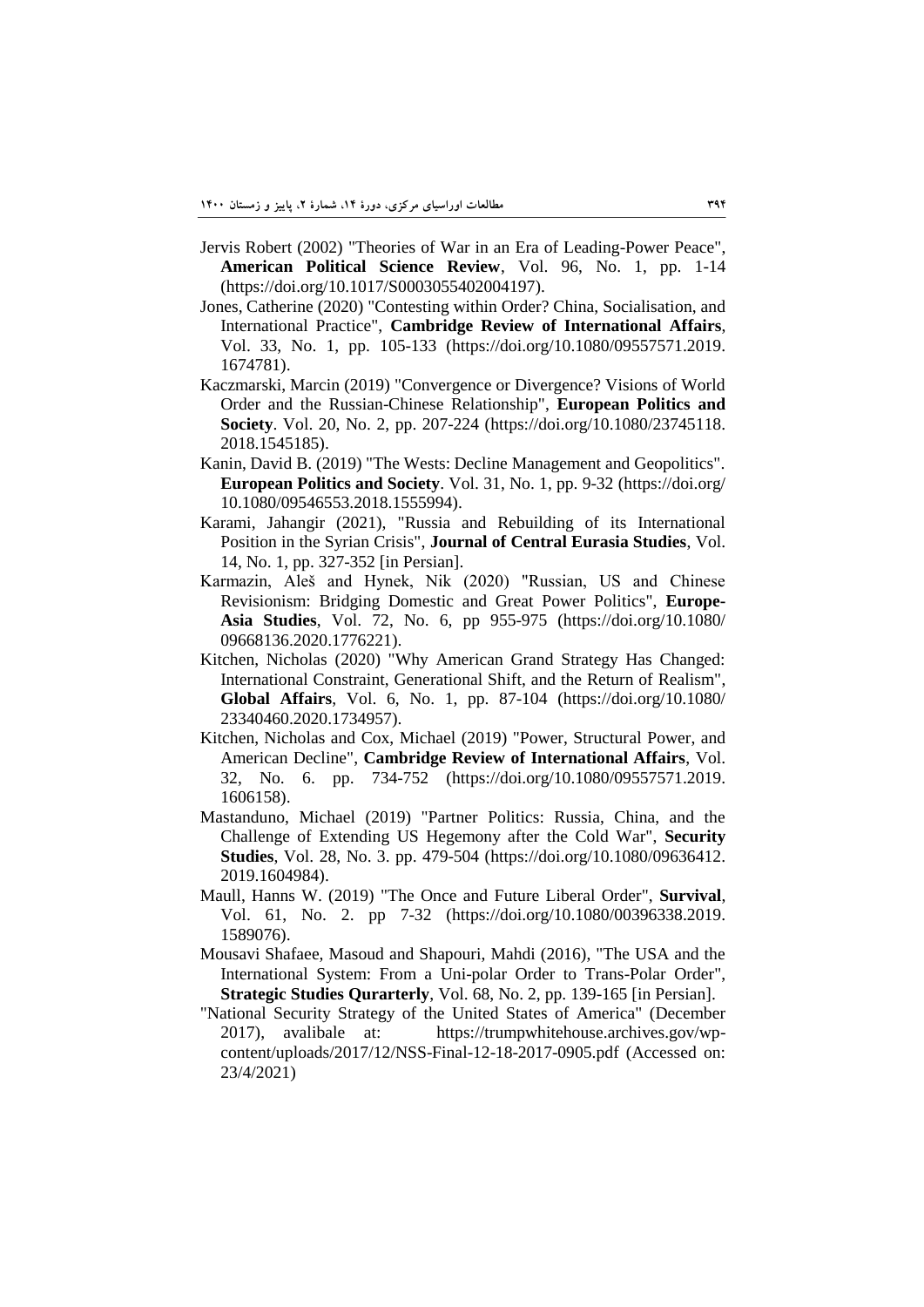- Noori, Alireza (2019) "Iran, Russia and Eurasian Integration; Benefits of Active Regionalism", **Journal of Central Eurasia Studies**, Vol. 12, No. 1, pp. 235-252 (10.22059/JCEP.2019.256084.449759) [in Persian].
- Noori, Alireza (2019) "Containment and Deterrence in US-Russian Relations; Implications and Consequences for Iran", **Journal of World Politics**, Vol. 8, No. 2. pp. 247-290 (10.22124/WP.2019.3702) [in Persian].
- Paikin, Zachary (2021) "Great Power Rivalry and the Weakening of Collective Hegemony: Revisiting the Relationship Between International Society and International Order". **Cambridge Review of International Affairs**. Vol. 34, No. 1, pp. 22-45 (https://doi.org/10.1080/ 09557571. 2020.1720602).
- Panda, Jagannath P. (2020) "Revisiting Beijing's Revisionist Quest in the Indo-Pacific", **Strategic Analysis,** Vol. 44, No. 6, pp. 615-622 (https://doi.org/10.1080/09700161.2020.1841108).
- Piccone, Ted (September 2018) "China's Long Game on Human Rights at the United Nations", **Foreign Policy at Brookings**, avalibale at: https://www.brookings.edu/wp-content/uploads/2018/09/FP\_20181009\_ china\_human\_rights.pdf (Accessed on: 22/4/2021)
- Pieper, Moritz (2019) "'Rising Power' Status and the Evolution of International Order: Conceptualising Russia's Syria Policies", **Europe-Asia Studies**, Vol. 71, No. 3, pp. 365-387 (https://doi.org/10.1080/ 09668136.2019.1575950).
- Pisciotta, B. (2020) "Russian Revisionism in the Putin Era: An Overview of Post-Communist Military Interventions in Georgia, Ukraine, and Syria", **Italian Political Science Review**, Vol. 50, No. 1. pp. 87-106 (https://doi.org/10.1017/ipo.2019.18).
- Rouhi Dehbaneh, Majid (2021), "The Art of Covert Influence: China's "Sharp Power" Strategy in the World", **Strategic Studies Quartarly**, Vol. 24, No. 1, pp. 183-212 [in Persian].
- Sakwa, Richard (2019) "BRICS and Sovereign Internationalism", **Strategic Analysis**, Vol. 43, No. 6, Pp. 456-468 (https://doi.org/10.1080/ 09700161.2019.1669899).
- Safari, Farzaneh & Ahmadi, Hamid & Barzegar, Kayhan (2021), "A Study of the Sino-Russian Approach to Regional Order in Eurasia", **International Studies Journal (ISJ)**, Vol. 18, No. 1. pp. 83-102 [in Persian].
- Schirm, Stefan A. (2019), "In Pursuit of Self-Determination and Redistribution: Emerging Powers and Western Anti-Establishment Voters in International Politics", **Global Affairs**, Vol. 5, No. 2. pp. 115- 130 (https://doi.org/10.1080/23340460.2019.1603079).
- Seligman, Lara (June 15, 2021) "Pentagon Considering Permanent Naval Task Force to Counter China in the Pacific", **Politico,** avalible at: